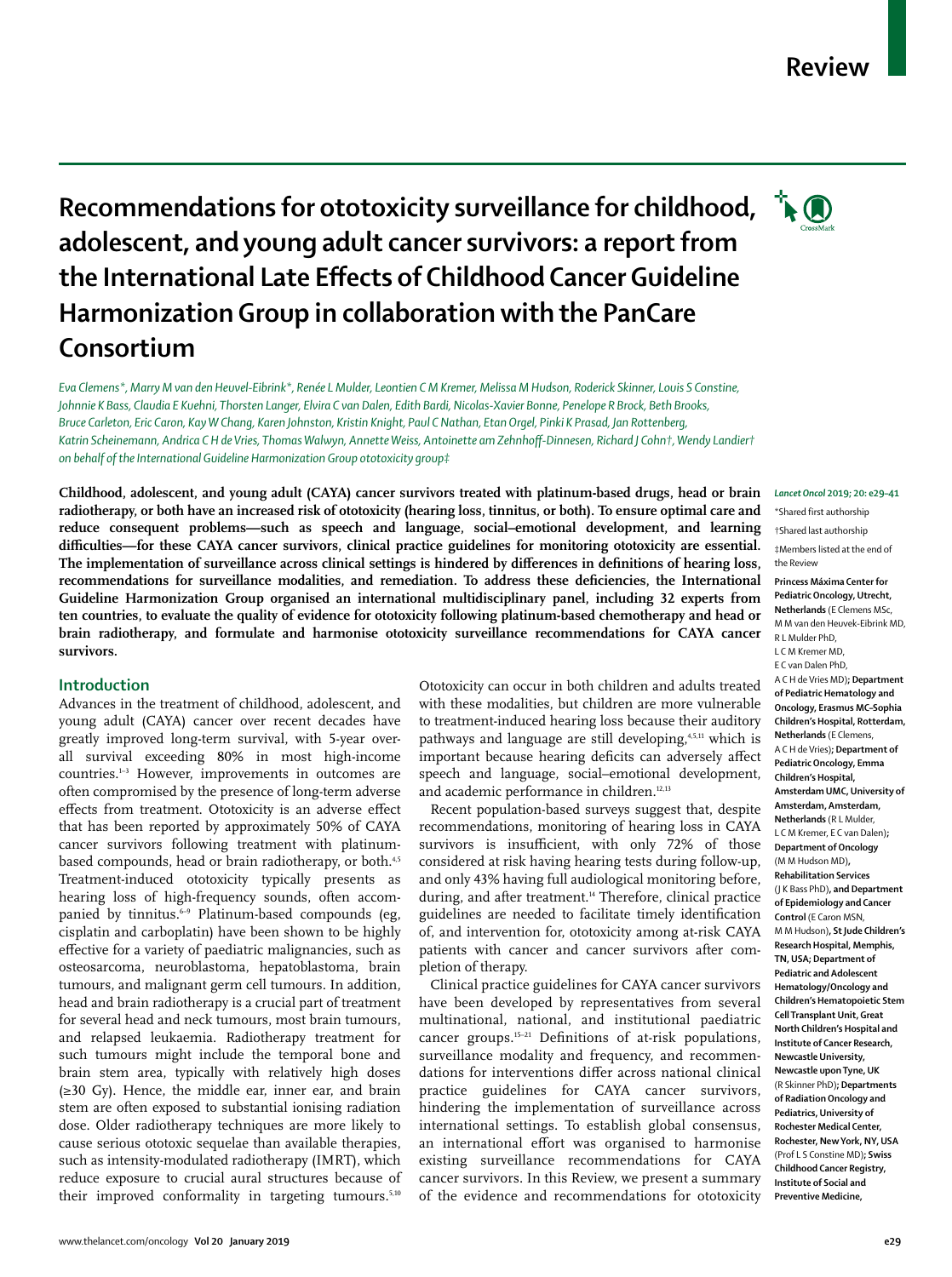**University of Bern, Bern, Switzerland** (C E Kuehni MD, A Weiss PhD)**; Department of Pediatrics, Children's University Hospital of Bern, University of Bern, Bern, Switzerland** (C E Kuehni)**; Pediatric Oncology and Hematology, University Hospital for Children and Adolescents, Lübeck, Germany** (T Langer MD)**; Department of Pediatrics and Adolescent Medicine, Kepler Universitätsklinikum, Linz, Austria** (E Bardi MD)**; University of Lille, CHU Lille, Otology and Otoneurology, Lille, France** (N X Bonne MD)**; Great Ormond Street Hospital for Children NHS Foundation Trust, London, UK** (P R Brock MD)**; Audiology and Speech Pathology Department**  (B Brooks MSc) **and Pharmaceutical Outcomes Programme**  (B Carleton PharmD), **British Columbia's Children's Hospital,** 

**Vancouver, BC, Canada; School of Audiology and Speech Sciences, University of British Columbia, Vancouver, BC, Canada** (B Brooks)**; Department of Pediatrics, Faculty of Medicine, University of British Columbia, Vancouver, British Columbia, Canada** (B Carleton)**; Department of Otolaryngology, Stanford University, Palo Alto, CA, USA** (K W Chang MD)**; Kids Cancer Centre, Sydney Children's Hospital, High Street, Randwick, NSW, Australia** (K Johnston MN, Prof R J Cohn MBBCh)**; Department of Pediatric Audiology, Child Development and Rehabilitation Center, Doernbecher Children's Hospital, Oregon Health and Science University, Portland, OR, USA** (K Knight MSc)**; Department of Pediatrics, Division of Hematology/ Oncology, The Hospital for Sick Children, Toronto, ON, Canada** (P C Nathan MD)**; Children's Center for Cancer and Blood Diseases, Children's Hospital Los Angeles, Los Angeles, CA,** 

**USA** (E Orgel MD)**; Keck School of Medicine, University of Southern California, Los Angeles, CA, USA** (E Orgel)**; Department of Pediatrics, Louisiana State University Health Sciences Center, New Orleans, LA, USA** (P K Prasad MD)**; Division of Pediatric Hematology/**



*Figure 1:* **Flow chart of selected studies**

surveillance in CAYA cancer survivors, proposed by an expert panel within the International Late Effects of Childhood Cancer Guideline Harmonization Group (IGHG) in collaboration with the European Unionfunded [PanCare Consortium.](http://www.pancare.eu/en/)

### **Data collection**

Detailed information about IGHG methods have been previously described.<sup>22</sup> For this study, a core group was assembled consisting of 32 representatives from the Children's Oncology Group,16 the Dutch Childhood Oncology Group,<sup>17</sup> the UK Children's Cancer and Leukaemia Group,<sup>18</sup> Australian and [New Zealand](http://www.anzchog.org/) [Children's Hematology/Oncology Group](http://www.anzchog.org/), PanCare, and experts in ototoxicity from a range of medical specialties (paediatric oncology and haematology, radiology, radiation oncology, otolaryngology, pharmaco-oncology, paediatric audiology, epidemiology, survivorship care providers, and guideline experts).

We evaluated concordances and discordances across the more widely published Children's Oncology Group,<sup>16</sup> Dutch Childhood Oncology Group,<sup>17</sup> and the UK Children's Cancer and Leukaemia Group guidelines.<sup>18</sup> Clinical questions were formulated to address discordance, covering the following key issues: who needs surveillance; what surveillance modality should be used; how often and for how long should surveillance be done; and what should be done when atypical measurements are identified (appendix pp 1–3). For concordant guideline areas, the evidence cited by the guidelines was assessed to determine whether supporting evidence existed and whether it sufficiently supported these guidelines.

### **Search strategy and selection criteria**

We did systematic searches of MEDLINE (through PubMed) for articles published between Jan 1, 1980, and Nov 6, 2017, using the search terms "childhood cancer",

"hearing loss", "tinnitus", "ototoxicity", "platinum agents", "radiotherapy", "cerebrospinal fluid shunt", "cranial nerve", "surgery", "audiometry", and "hearing aid". Detailed search strategies are provided in the appendix (pp 5–11). We contacted experts in the medical field to determine if any additional evidence was available (ie, expert opinion of people working with a medical specialty—eg, paediatric oncology and haematology, radiology, radiation oncology, otolaryngology, pharmacooncology, paediatric audiology, and epidemiology—, survivorship care providers, or guideline experts). Only reports published in English were reviewed. If not included initially, cross-references identified during the review procedure were also selected.

The inclusion criteria were based on study population, outcomes, type, and date of the study. Eligible study populations were CAYA cancer survivors, of which 75% or more had been diagnosed with cancer before the age of 30 years. Eligible study outcome was ototoxicity, defined as damage to the ear (cochlea, middle ear, or auditory nerve), resulting in hearing loss, tinnitus, or both. All study designs were eligible. For studies focused on the risk of hearing loss, tinnitus, or both, only those with a sample size of 20 patients or more using multivariable analysis were eligible. Studies that used self-reported hearing loss were excluded.

Based on studies meeting the inclusion criteria (figure 1 and appendix p 4), evidence summaries were generated to answer the clinical questions under investigation (ie, those questions previously identified). When evidence was missing or only low-quality evidence was identified, relevant information was extrapolated from studies not meeting the eligibility criteria. We also searched for guidelines on ototoxicity sequelae in other patient populations, including adults (>30 years) with cancer and people without cancer (appendix pp 7–8, 10–13). Conclusions from this supplemental search were discussed, and when agreed upon, were described as reflecting expert opinion.

### **Definitions used**

CAYA cancer survivors were defined as individuals diagnosed with cancer at age 30 years or younger, who had completed treatment (chemotherapy, radiotherapy, or both), regardless of age at the time of study. Platinumbased drugs consisted of cisplatin, carboplatin, and oxaliplatin. Any study that included radiotherapy treatment that potentially exposed the brain, middle ear, or cochlea met the eligibility criteria for inclusion. Ototoxicity was defined as damage to the ear (cochlea, middle ear, or auditory nerve) after the delivery of an ototoxic agent, resulting in hearing loss of more than 15 decibels (dB) at frequencies between 250–16000 Hz determined by pure-tone audiometry, tinnitus, or both.<sup>23</sup> Studies that reported on CNS and vestibular dysfunction outcomes were excluded. If any of the clinical studies included a classification system to grade and describe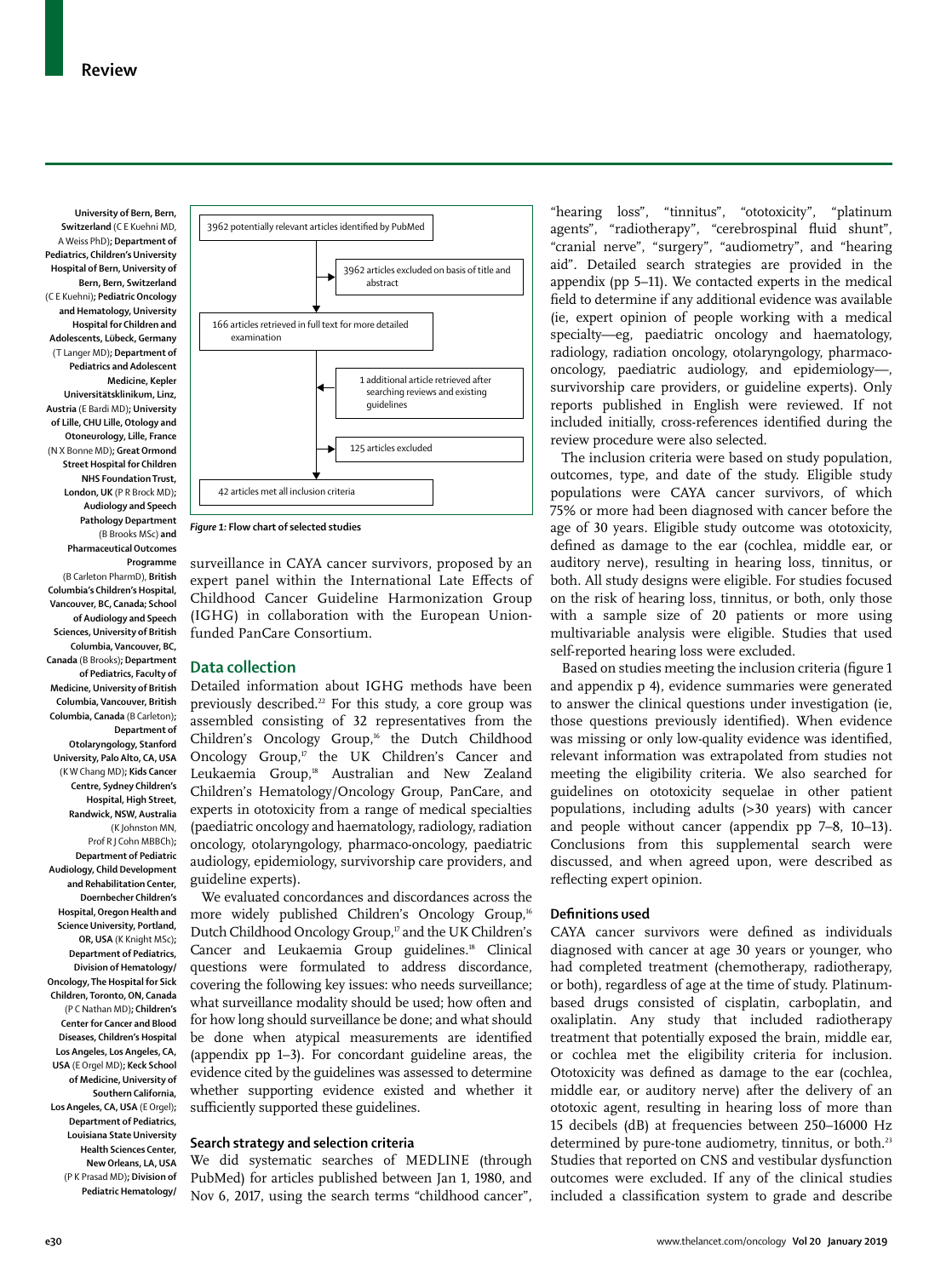|                                 | Study quality                                                                                                            | Study findings for risk factors                                                                                                                                                                                                                                                                                                                                                                                                                                                                                                                                                                                                   | Suggested wording in<br>conclusions                             |
|---------------------------------|--------------------------------------------------------------------------------------------------------------------------|-----------------------------------------------------------------------------------------------------------------------------------------------------------------------------------------------------------------------------------------------------------------------------------------------------------------------------------------------------------------------------------------------------------------------------------------------------------------------------------------------------------------------------------------------------------------------------------------------------------------------------------|-----------------------------------------------------------------|
| A: high-quality<br>evidence     | Evidence from<br>high-quality studies or<br>systematic reviews<br>(low risk of bias, direct,<br>consistent, and precise) | The risk factor is significantly associated with the outcome in ≥75% of<br>studies; or the risk factor is significantly associated with the outcome in<br>more than one RCT with a large sample size, low rates of loss to follow-up,<br>blinded study, and with a description of power analysis                                                                                                                                                                                                                                                                                                                                  | "There is high quality<br>evidence": "There is<br>evidence"     |
| B: moderate-quality<br>evidence | Evidence from studies or<br>systematic reviews with<br>few important limitations                                         | The risk factor is significantly associated with the outcome in ≥50% of the<br>studies reporting on this risk factor, and in the remaining studies this<br>association is not significant; the risk factor is not significantly associated<br>with the outcome in all studies (at least ≥2 studies); or the risk factor is<br>significantly associated with the outcome in one RCT with a large sample<br>size, low rates of loss to follow-up, blinded study, and with a description of<br>power analysis                                                                                                                        | "There is moderate quality<br>evidence"; "Evidence<br>suggests" |
| C: low-quality<br>evidence      | Evidence from studies<br>with serious flaws (high<br>risk of bias, indirect,<br>inconsistent, imprecise)                 | The risk factor is significantly associated or not significantly associated with<br>the outcome in one study; the risk factor is significantly associated with the<br>outcome in <50% of the studies, whereas in the remaining studies this<br>association is not significant; the risk factor is significantly (either positively<br>or negatively) associated with the outcome in >50% of the studies, whereas<br>the remaining studies show the opposite significant association; or the risk<br>factor is significantly associated with the outcome in one RCT with small<br>sample size, and high rates of loss to follow-up | "There is low quality<br>evidence":<br>"Some evidence suggests" |
| Conflicting evidence            |                                                                                                                          | The risk factor is significantly (both positively and negatively) associated<br>with the outcome in the same number of studies of comparable quality                                                                                                                                                                                                                                                                                                                                                                                                                                                                              | "There is conflicting<br>evidence"                              |
| No studies                      |                                                                                                                          | No studies have reported on a risk factor                                                                                                                                                                                                                                                                                                                                                                                                                                                                                                                                                                                         | "No studies reported on"                                        |

Criteria were developed by the Cochrane Childhood Group by the use of an adapted version of the American Heart Association criteria<sup>25</sup> and the Grading of Recommendations Assessment Development and Evaluation Criteria<sup>26</sup> and adopted by the International Guideline Harmonization Group for use in paediatric oncology. RCT=randomised clinical trial.

*Table 1:* **Criteria for grading and formulating overall conclusions**

hearing loss, then the classification system used was recorded (appendix pp 137–39).

### **Final recommendations**

The guideline panel reached consensus on the final recommendations based on scientific data from the evidence summaries combined with other considerations, including clinical experience, potential harms from excessive surveillance, and the need to maintain flexibility across different health-care systems. The quality of the evidence and the strength of the recommendations were graded according to published evidence-based methods developed by experts within Cochrane Childhood Cancer<sup>24</sup> and the IGHG (table 1).<sup>22,25,26</sup> For randomised clinical trials (RCTs), separate criteria for grading and formulating overall conclusions were used. The harmonised ototoxicity surveillance recommendations were critically appraised by three independent experts in the field (NK-L, GL, AH) and two patient representatives (JM, AT).

# **Findings**

Concordance between the available national recommendations was identified across guidelines for the following statements (table 2): survivors of childhood cancer treated with cisplatin have an increased risk of ototoxicity; surveillance with medical history, pure-tone audiometry, and tympanometry should be used; and referral to a specialist is generally warranted. Levels of evidence (high-quality evidence, moderate-quality evidence, low-quality evidence, conflicting evidence, and no evidence) to support concordant areas are included in table 1. Guidelines were discordant for the following areas: ototoxicity risk by cisplatin dose, carboplatin treatment, or head or brain radiotherapy; use of otoscopic examination, speech audiometry, or auditory brainstem response for surveillance of ototoxicity; frequency of surveillance in survivors treated with cisplatin, carboplatin, or head or brain radiotherapy; and effect of speech and language therapy or hearing assistance in survivors with ototoxicity. The evidence summaries and conclusions of evidence tables for discordant guideline areas are presented in the appendix pp 15–132. The levels and conclusions of evidence, and the final recommendations are summarised in table 3 and figure 2.

### **Hearing loss**

### **Who needs ototoxicity surveillance?**

Two studies<sup>27,28</sup> compared survivors who received cisplatin with survivors who did not receive cisplatin, and one study<sup>7</sup> compared survivors treated with cisplatin with survivors treated with a combination of cisplatin and carboplatin. Evidence that CAYA cancer survivors treated with cisplatin have an increased risk of developing hearing loss was of moderate quality (ie, level B evidence).<sup>7,27,29</sup> The risk of hearing loss is proportionately higher in survivors treated with high cumulative cisplatin doses (cutoff dose cannot be determined from available literature) than in those treated with low doses (level A

**Oncology, Children's Hospital of New Orleans, New Orleans, LA, USA** (P K Prasad)**; Department of Otolaryngology and Head and Neck Surgery, St Ann's University Hospital Brno, Masaryk University, Brno, Czech Republic** (J Rottenberg MD)**;Division of Pediatric Hematology/Oncology, Hospital for Children and Adolescents, Cantonal Hospital Aarau, Aarau, Switzerland** (K Scheinemann MD)**; Division of Pediatric Hematology/Oncology, University for Children's Hospital Basel, Basel, Switzerland** (K Scheinemann)**; Division of Pediatric Hematology/Oncology, McMaster Children's Hospital, McMaster University, Hamilton, ON, Canada** (K Scheinemann)**; Department of Pediatric and Adolescent Oncology, Perth Children's Hospital, Nedlands, WA, Australia** (T Walwyn MBBS)**; School of Medicine, University of Western Australia, Perth, WA, Australia** (T Walwyn)**; Institute of Epidemiology and Preventive Medicine, University of Regensburg, Regensburg, Germany** (A Weiss)**; Department of Phoniatrics and Pedaudiology, University Hospital Münster, Westphalian Wilhelm University of Münster, Münster, Germany** (Prof A am Zehnhoff-Dinnesen MD)**; School of Women's and Children's Health, University of New South Wales Medicine, Sydney, NSW, Australia** (Prof R J Cohn MBBCh)**; and Institute for Cancer Outcomes and Survivorship, Department of Pediatrics, School of Medicine, University of Alabama at Birmingham, Birmingham, Alabama, AL, USA** (W Landier PhD)

Correspondence to: Dr Wendy Landier, Institute for Cancer Outcomes and Survivorship, Department of Pediatrics, School of Medicine, University of Alabama at Birmingham, Birmingham, AL 35233, USA **wlandier@peds.uab.edu**

See **Online** for appendix

For more on **the PanCare Consortium** see http://www. pancare.eu/en/

For more on **New Zealand Children's Haematology/ Oncology Group** see http://www.anzchog.org/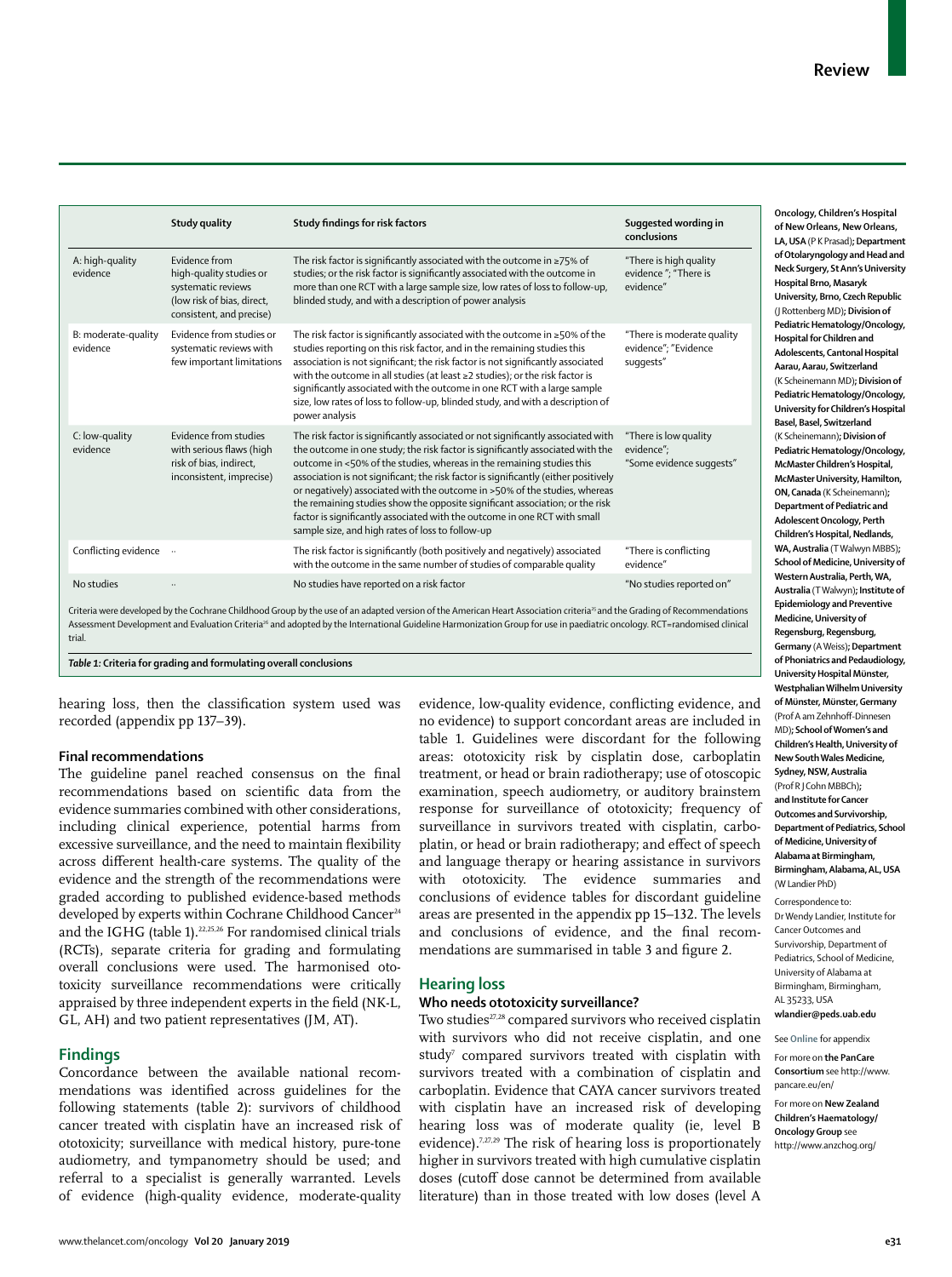|                                                                                                                                        | Children's Oncology Group                                                                                                                                                                                                                                                                                                                                                                                                                                                                                                                               | Dutch Childhood<br><b>Oncology Group</b>                                                                                                                                | UK Children's Cancer<br>and Leukaemia Group | Concordance and<br>discordance |  |
|----------------------------------------------------------------------------------------------------------------------------------------|---------------------------------------------------------------------------------------------------------------------------------------------------------------------------------------------------------------------------------------------------------------------------------------------------------------------------------------------------------------------------------------------------------------------------------------------------------------------------------------------------------------------------------------------------------|-------------------------------------------------------------------------------------------------------------------------------------------------------------------------|---------------------------------------------|--------------------------------|--|
|                                                                                                                                        |                                                                                                                                                                                                                                                                                                                                                                                                                                                                                                                                                         |                                                                                                                                                                         |                                             |                                |  |
| Who needs surveillance?                                                                                                                |                                                                                                                                                                                                                                                                                                                                                                                                                                                                                                                                                         |                                                                                                                                                                         |                                             |                                |  |
| Cisplatin                                                                                                                              | Yes                                                                                                                                                                                                                                                                                                                                                                                                                                                                                                                                                     | Yes                                                                                                                                                                     | Yes                                         | Concordant                     |  |
| Carboplatin                                                                                                                            | Myeloablative dose or any dose if age at diagnosis <1 year                                                                                                                                                                                                                                                                                                                                                                                                                                                                                              | Yes                                                                                                                                                                     | Myeloablative dose                          | Discordant                     |  |
| ≥30 Gy cranial radiotherapy<br>(regions include cranial, ear or<br>infratemporal,<br>nasopharyngeal, or Waldeyer's<br>tonsillar ring)* | Yes                                                                                                                                                                                                                                                                                                                                                                                                                                                                                                                                                     | Yes                                                                                                                                                                     | Not specified                               | Discordant                     |  |
|                                                                                                                                        | What surveillance modality and classification system should be used?                                                                                                                                                                                                                                                                                                                                                                                                                                                                                    |                                                                                                                                                                         |                                             |                                |  |
| History                                                                                                                                | Yes†                                                                                                                                                                                                                                                                                                                                                                                                                                                                                                                                                    | Yes                                                                                                                                                                     | Yes                                         | Concordant                     |  |
| Otoscopic exam                                                                                                                         | Yes                                                                                                                                                                                                                                                                                                                                                                                                                                                                                                                                                     | No                                                                                                                                                                      | No                                          | Discordant                     |  |
| Pure tone audiometry                                                                                                                   | Yes                                                                                                                                                                                                                                                                                                                                                                                                                                                                                                                                                     | Yes (0.5-12.5 kHz)                                                                                                                                                      | Yes                                         | Concordant                     |  |
| Speech audiometry                                                                                                                      | Yes                                                                                                                                                                                                                                                                                                                                                                                                                                                                                                                                                     | No                                                                                                                                                                      | No                                          | Discordant                     |  |
| Tympanometry                                                                                                                           | Yes                                                                                                                                                                                                                                                                                                                                                                                                                                                                                                                                                     | Yes                                                                                                                                                                     | Yes                                         | Concordant                     |  |
| Auditory brainstem response                                                                                                            | Yes (if the other surveillance modalities are inconclusive)                                                                                                                                                                                                                                                                                                                                                                                                                                                                                             | No                                                                                                                                                                      | Yes (only infants)                          | Discordant                     |  |
| At what frequency and for how long should surveillance be done?                                                                        |                                                                                                                                                                                                                                                                                                                                                                                                                                                                                                                                                         |                                                                                                                                                                         |                                             |                                |  |
| History                                                                                                                                | Yearly                                                                                                                                                                                                                                                                                                                                                                                                                                                                                                                                                  | Not specified                                                                                                                                                           | Not specified                               | Discordant                     |  |
| Otoscopic exam                                                                                                                         | Yearly                                                                                                                                                                                                                                                                                                                                                                                                                                                                                                                                                  | Not specified                                                                                                                                                           | Not specified                               | Discordant                     |  |
| Pure tone audiometry                                                                                                                   | Once at the beginning of long-term follow-up (treated with cisplatin,<br>myeloablative carboplatin, or both, or carboplatin during infancy); at least<br>yearly (platinum-treated, if hearing loss is detected); as clinically indicated<br>(platinum-treated, if clinical suspicion of hearing loss); yearly for 5 years, then<br>every 5 years (survivors ≥10 years old, ≥30 Gy cranial radiotherapy*); yearly for<br>5 years and continuing yearly until age 10 years, then every 5 years (survivors<br><10 years old, ≥30 Gy cranial radiotherapy*) | Every 5 years<br>(cisplatin-treated);<br>once after 5 years;<br>no repeat if no<br>abnormalities<br>(carboplatin-<br>treated, $\geq$ 30 Gy<br>cranial<br>radiotherapy*) | Not specified                               | Discordant                     |  |
| Speech audiometry                                                                                                                      | Once at the beginning of long-term follow-up (treated with cisplatin,<br>myeloablative carboplatin, or both, or carboplatin during infancy; at least<br>yearly (platinum-treated, if hearing loss is detected); as clinically indicated<br>(platinum-treated, if clinical suspicion of hearing loss); yearly for 5 years, then<br>every 5 years (survivors ≥10 years old, ≥30 Gy cranial radiotherapy*); yearly for<br>5 years and continuing yearly until age 10 years, then every 5 years (survivors<br><10 years old, ≥30 Gy cranial radiotherapy*)  | Not specified                                                                                                                                                           | Not specified                               | Discordant                     |  |
| Tympanometry                                                                                                                           | Once at the beginning of long-term follow-up (treated with cisplatin,<br>myeloablative carboplatin, or both, or carboplatin during infancy); at least<br>yearly (platinum-treated, if hearing loss is detected); as clinically indicated<br>(platinum-treated, clinical suspicion of hearing loss); yearly for 5 years, then<br>every 5 years (survivors ≥10 years old, ≥30 Gy cranial radiotherapy*); yearly for<br>5 years and continuing yearly until age 10 years, then every 5 years (survivors<br><10 years old, ≥30 Gy cranial radiotherapy*)    | Not specified                                                                                                                                                           | Not specified                               | Discordant                     |  |
| Brainstem evoked response<br>audiometry                                                                                                | Every 5 years (if the other modalities are inconclusive)                                                                                                                                                                                                                                                                                                                                                                                                                                                                                                | Not specified                                                                                                                                                           | Not specified                               | Discordant                     |  |
|                                                                                                                                        | What should be done when atypical measurements are identified?                                                                                                                                                                                                                                                                                                                                                                                                                                                                                          |                                                                                                                                                                         |                                             |                                |  |
| Refer to specialist                                                                                                                    | Yes                                                                                                                                                                                                                                                                                                                                                                                                                                                                                                                                                     | Yes                                                                                                                                                                     | Yes                                         | Concordant                     |  |
| Speech and language therapy                                                                                                            | Yes                                                                                                                                                                                                                                                                                                                                                                                                                                                                                                                                                     | No                                                                                                                                                                      | No                                          | Discordant                     |  |
| Liaison to services                                                                                                                    | Yes                                                                                                                                                                                                                                                                                                                                                                                                                                                                                                                                                     | Yes                                                                                                                                                                     | Yes                                         | Concordant                     |  |
| Assistance (preferential<br>classroom seating, frequency<br>modulation amplification<br>system, and other educational<br>assistance)   | Yes                                                                                                                                                                                                                                                                                                                                                                                                                                                                                                                                                     | No                                                                                                                                                                      | No                                          | Discordant                     |  |

*Table 2:* **Concordance and discordance among existing ototoxicity guidelines**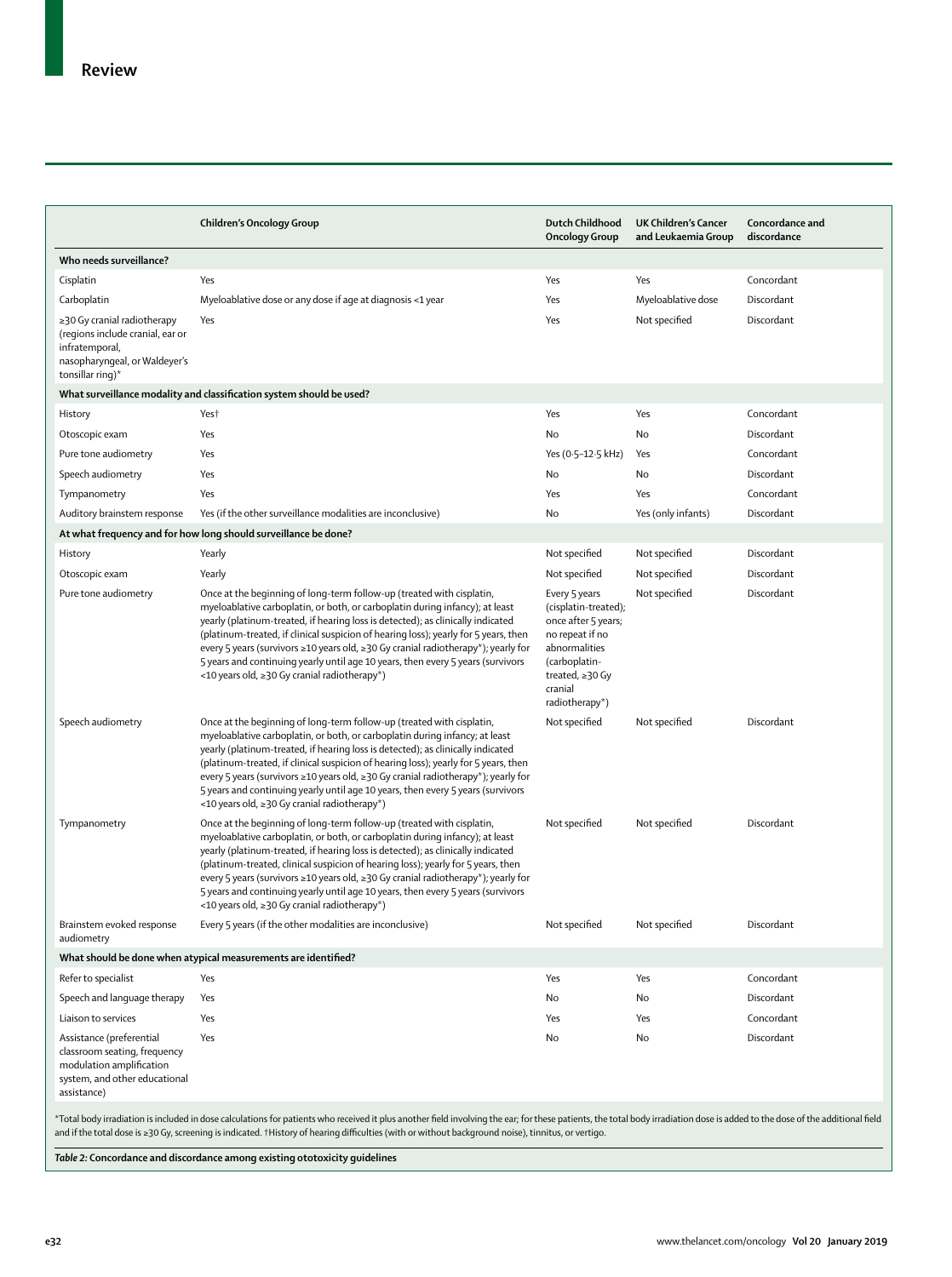|                                                                                                                                                                                             | Evidence                                |  |  |  |  |  |
|---------------------------------------------------------------------------------------------------------------------------------------------------------------------------------------------|-----------------------------------------|--|--|--|--|--|
| Who needs surveillance?                                                                                                                                                                     |                                         |  |  |  |  |  |
| Risk of hearing loss in children, adolescent, and young adult cancer survivors                                                                                                              |                                         |  |  |  |  |  |
| Increased risk after cisplatin vs no cisplatin                                                                                                                                              | Level $B^{7,27,28}$                     |  |  |  |  |  |
| Increased risk after high-dose vs low-dose cisplatin                                                                                                                                        | Level A <sup>7, 27, 29-34</sup>         |  |  |  |  |  |
| Unknown risk after long-duration vs short-duration cisplatin administration                                                                                                                 | No studies                              |  |  |  |  |  |
| Increased risk after carboplatin                                                                                                                                                            | Expert opinion*35-40                    |  |  |  |  |  |
| Unknown risk after high-dose vs low-dose carboplatin                                                                                                                                        | No studies                              |  |  |  |  |  |
| Unknown risk after long-duration vs short-duration carboplatin administration                                                                                                               | No studies                              |  |  |  |  |  |
| Unknown risk after oxaliplatin vs no oxaliplatin                                                                                                                                            | No studies                              |  |  |  |  |  |
| Unknown risk after high-dose dose vs low-dose oxaliplatin                                                                                                                                   | No studies                              |  |  |  |  |  |
| Unknown risk after long-duration vs short-duration oxaliplatin administration                                                                                                               | No studies                              |  |  |  |  |  |
| Increased risk after cranial radiotherapy vs no cranial radiotherapy                                                                                                                        | Expert opinion*10,41,42                 |  |  |  |  |  |
| Increased risk after high-dose vs low-dose cranial radiotherapy                                                                                                                             | Level B <sup>5,28</sup>                 |  |  |  |  |  |
| Increased risk after combination of platinum chemotherapy and cranial radiotherapy                                                                                                          | Level $C^{10}$                          |  |  |  |  |  |
| Increased risk after cotreatment with furosemide vs no furosemide                                                                                                                           | Level C <sup>7</sup>                    |  |  |  |  |  |
| Increased risk after cotreatment with aminoglycosides vs no aminoglycosides                                                                                                                 | Level C <sup>43</sup>                   |  |  |  |  |  |
| Decreased risk after cotreatment with sodium thiosulfate vs no sodium thiosulfate                                                                                                           | Level B <sup>44,45</sup>                |  |  |  |  |  |
| Decreased risk after cotreatment with amifostine vs no amifostine                                                                                                                           | Level C <sup>42,46</sup>                |  |  |  |  |  |
| Increased risk after younger age vs older age (no cuttoff ages were described) at cancer treatment                                                                                          | Level B <sup>5, 7, 30-33,41,47,48</sup> |  |  |  |  |  |
| No significant effect of sex                                                                                                                                                                | Level B <sup>32,34,41,43,49</sup>       |  |  |  |  |  |
| Unknown association between timing of administration of platinum-based agents and cranial radiotherapy                                                                                      | No studies                              |  |  |  |  |  |
| Increased risk after CSF shunts vs no CSF shunts                                                                                                                                            | Level B <sup>5,10,34</sup>              |  |  |  |  |  |
| Unknown risk after posterior fossa tumour surgery                                                                                                                                           | No studies                              |  |  |  |  |  |
| Unknown risk after surgery involving the ear or cranial nerve VIII                                                                                                                          | No studies                              |  |  |  |  |  |
| Risk of tinnitus in children, adolescent, and young adult cancer survivors                                                                                                                  |                                         |  |  |  |  |  |
| Increased risk after platinum drugs as a group vs no platinum drugs                                                                                                                         | Level C <sup>50</sup>                   |  |  |  |  |  |
| Unknown risk after high-dose vs low-dose of platinum drugs                                                                                                                                  | No studies                              |  |  |  |  |  |
| Unknown risk after long-duration vs short-duration platinum-based drug administration                                                                                                       | No studies                              |  |  |  |  |  |
| Increased risk after high-dose cranial radiotherapy ≥30 Gy vs no cranial radiotherapy                                                                                                       | Level C <sup>50</sup>                   |  |  |  |  |  |
| Unknown risk after high-dose vs low-dose cranial radiotherapy                                                                                                                               | No studies                              |  |  |  |  |  |
| Unknown risk after cotreatment with furosemide or aminoglycosides                                                                                                                           | No studies                              |  |  |  |  |  |
| Unknown risk after cotreatment with sodium thiosulfate or amifostine                                                                                                                        | No studies                              |  |  |  |  |  |
| Unknown risk of age at cancer treatment                                                                                                                                                     | No studies                              |  |  |  |  |  |
| Unknown risk of sex                                                                                                                                                                         | No studies                              |  |  |  |  |  |
| Unknown risk of CSF shunts                                                                                                                                                                  | No studies                              |  |  |  |  |  |
| Unknown risk after posterior fossa tumour surgery                                                                                                                                           | No studies                              |  |  |  |  |  |
| Unknown risk after surgery involving the ear or cranial nerve VIII                                                                                                                          | No studies                              |  |  |  |  |  |
| At what frequency and for how long should surveillance be done?                                                                                                                             |                                         |  |  |  |  |  |
| Risk of hearing loss in children, adolescent, and young adult cancer survivors                                                                                                              |                                         |  |  |  |  |  |
| Hearing function might deteriorate over time after platinum-based drugs (as a group); in some patients, hearing<br>function improves or remains stable                                      | Level C <sup>32,33,51-55</sup>          |  |  |  |  |  |
| Hearing function might deteriorate over time after cranial radiotherapy (also in combination with platinum or CSF<br>shunts); in some survivors hearing function improves or remains stable | Level C <sup>5,10,55-57</sup>           |  |  |  |  |  |
| Predictors for change of hearing function over time unknown                                                                                                                                 | No studies                              |  |  |  |  |  |
| Unknown likelihood of change of hearing loss over time after comedication, surgery involving the ear or cranial nerve<br>VIII, or after noise exposure                                      | No studies                              |  |  |  |  |  |
| Risk of tinnitus in children, adolescent, and young adult cancer survivors                                                                                                                  |                                         |  |  |  |  |  |
| Unknown likelihood of change of tinnitus over time                                                                                                                                          | No studies                              |  |  |  |  |  |
|                                                                                                                                                                                             | (Table 3 continues on next page)        |  |  |  |  |  |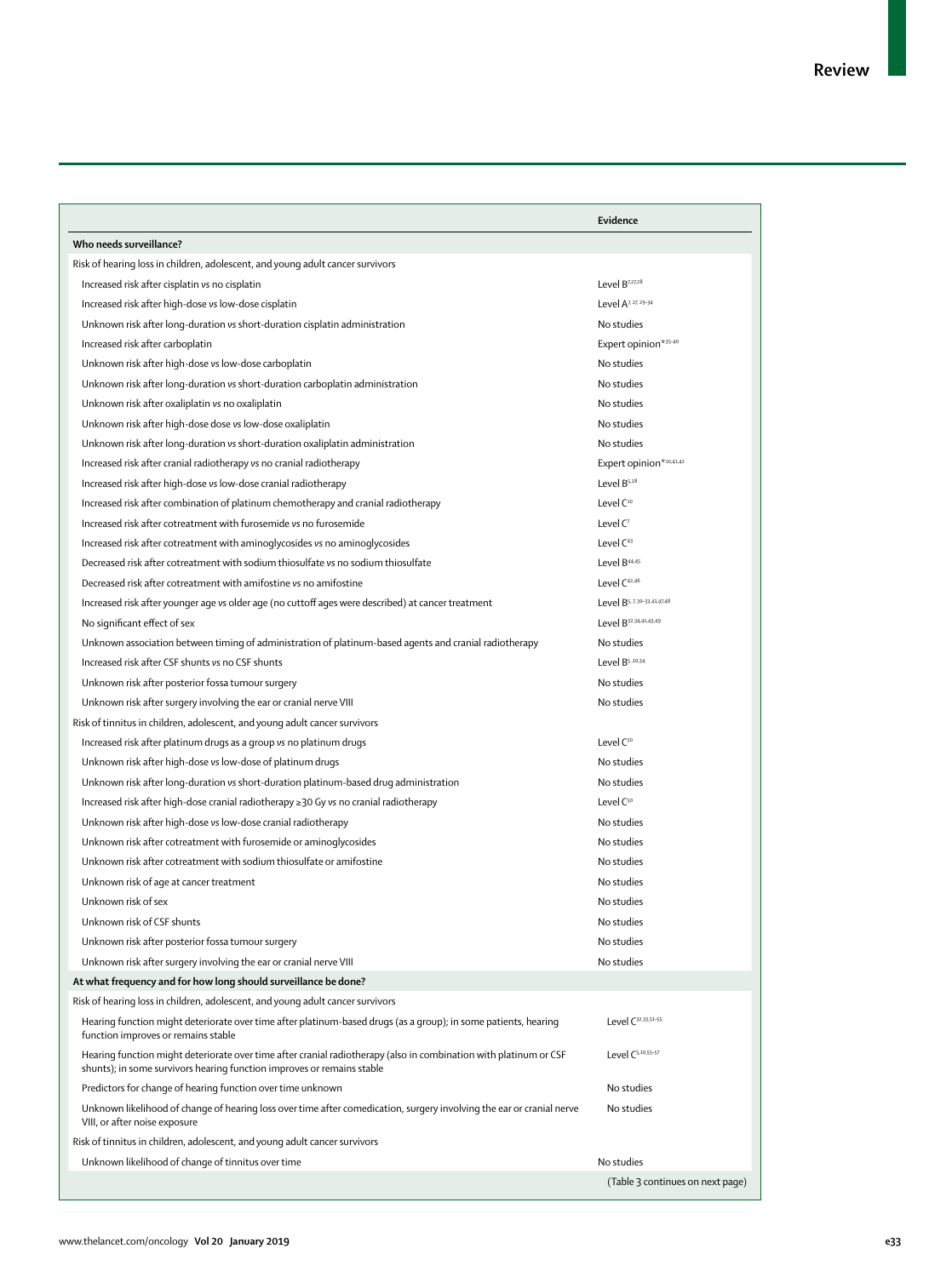|                                                                                                                                                                                                                                                                                                                                                                                                                               | Evidence                                      |  |  |  |  |
|-------------------------------------------------------------------------------------------------------------------------------------------------------------------------------------------------------------------------------------------------------------------------------------------------------------------------------------------------------------------------------------------------------------------------------|-----------------------------------------------|--|--|--|--|
| (Continues from previous page)                                                                                                                                                                                                                                                                                                                                                                                                |                                               |  |  |  |  |
| What surveillance modality should be used?                                                                                                                                                                                                                                                                                                                                                                                    |                                               |  |  |  |  |
| Testing methods to detect abnormalities in children, adolescent, and young adult cancer survivors                                                                                                                                                                                                                                                                                                                             |                                               |  |  |  |  |
| Behavioural testing to assess hearing sensitivity, including visual reinforcement audiometry (survivors between 5 and<br>24 months of age), conditioned play audiometry (survivors between 2 and 5 years of age); pure tone conventional<br>audiometry (survivors ≥5 years of age); and speech audiometry (survivors >6 months of age), which also provides<br>information on phoneme detection abilities to word recognition | Existing guidelines <sup>20,35,43,58-61</sup> |  |  |  |  |
| Auditory brainstem response to assess the cochlea, auditory nerve, or lower brainstem structure function                                                                                                                                                                                                                                                                                                                      | Existing guidelines <sup>20,35,43,58-61</sup> |  |  |  |  |
| Distortion-product otoacoustic emission to evaluate cochlear outer hair cell function                                                                                                                                                                                                                                                                                                                                         | Existing guidelines <sup>20,35,43,58-62</sup> |  |  |  |  |
| Tympanometry to assess middle ear function                                                                                                                                                                                                                                                                                                                                                                                    | Existing guidelines <sup>20,35,43,58-62</sup> |  |  |  |  |
| Agreement testing methods to detect abnormalities in cancer survivors                                                                                                                                                                                                                                                                                                                                                         |                                               |  |  |  |  |
| Agreement between pure tone audiometry and distortion product otoacoustic emission                                                                                                                                                                                                                                                                                                                                            | Level B <sup>63-66</sup>                      |  |  |  |  |
| High frequency audiometry detects more abnormalities than pure tone audiometry                                                                                                                                                                                                                                                                                                                                                | Level $C64$                                   |  |  |  |  |
| Unknown agreement between pure tone audiometry and high-frequency audiometry                                                                                                                                                                                                                                                                                                                                                  | No studies                                    |  |  |  |  |
| Unknown agreement between pure tone audiometry and speech audiometry in noise                                                                                                                                                                                                                                                                                                                                                 | No studies                                    |  |  |  |  |
| Pure tone audiometry detects more abnormalities than auditory brainstem response                                                                                                                                                                                                                                                                                                                                              | Level C <sup>67</sup>                         |  |  |  |  |
| Unknown agreement between pure tone audiometry and frequency-specific auditory brainstem response                                                                                                                                                                                                                                                                                                                             | No studies                                    |  |  |  |  |
| Unknown agreement between distortion product otoacoustic emission and frequency specific auditory brainstem<br>response                                                                                                                                                                                                                                                                                                       | No studies                                    |  |  |  |  |
| What should be done when atypical measurements are identified?                                                                                                                                                                                                                                                                                                                                                                |                                               |  |  |  |  |
| Use of medical devices in children, adolescent, and young adult cancer survivors with hearing loss or tinnitus                                                                                                                                                                                                                                                                                                                |                                               |  |  |  |  |
| Hearing aids are effective for improving disabilities, difficulties with hearing speech, spatial location, and speech<br>distortion in survivors with hearing loss                                                                                                                                                                                                                                                            | Level $C^{68}$                                |  |  |  |  |
| Cochlear implants are effective for improving hearing function in survivors with hearing loss                                                                                                                                                                                                                                                                                                                                 | Level C <sup>69</sup>                         |  |  |  |  |
| Use of teaching, education, and assistance in children, adolescent, and young adult cancer survivors with hearing loss                                                                                                                                                                                                                                                                                                        |                                               |  |  |  |  |
| Education, amplification, or hearing-assistive technology can be used for patients with hearing loss                                                                                                                                                                                                                                                                                                                          | Existing quideline <sup>70</sup>              |  |  |  |  |
| Cochlear implantation, hearing aids, tactile aids, frequency modulation system, communication approaches,<br>and intervention programmes can be used for patients with hearing loss                                                                                                                                                                                                                                           | Existing guidelines71-73                      |  |  |  |  |
| Use of teaching, education, and assistance in children, adolescent, and young adult cancer survivors with tinnitus                                                                                                                                                                                                                                                                                                            |                                               |  |  |  |  |
| Sound therapy, counselling or education, intervention or management, education about management strategies,<br>hearing aid, and cognitive behavioural therapy can be used for patients with tinnitus                                                                                                                                                                                                                          | Existing quideline <sup>74</sup>              |  |  |  |  |
| Unknown use of environmental changes in children, adolescent, and young adult cancer survivors with hearing loss or<br>tinnitus                                                                                                                                                                                                                                                                                               | No studies                                    |  |  |  |  |
| Level A indicates high-quality evidence, level B moderate-quality evidence, and level C low-quality evidence. *Expert opinion based on studies that did not fulfil the inclusion<br>criteria, had very low-quality evidence, or both (appendix pp 12-13).                                                                                                                                                                     |                                               |  |  |  |  |

*Table 3:* **Conclusions of evidence from the systematic literature search and expert opinion for ototoxicity surveillance for children, adolescent, and young adult cancer survivors**

[ie, high-quality] evidence).<sup>7,29-33</sup> Evidence suggests that the risk of hearing loss is higher in survivors treated with platinum-based drugs who were younger (cutoff age not defined) at the time of diagnosis (level B evidence), although a cutoff age for an increased risk for ototoxicity cannot be defined.5,7,28,30–33,41,47 No evidence of any effect of sex on the risk of hearing loss (level B evidence) was available.32,34,40,41,43 No studies evaluated ototoxicity risk after treatment with only carboplatin or oxaliplatin by multivariable analysis. However, we identified 33 studies that did not fulfil the inclusion criteria (eg, no multivariable analysis, sample size <20, or included patients that were still on active cancer treatment), but summarise expert opinion (appendix pp 12–13). The guideline panel agreed that an increased risk of hearing loss might exist after treatment with myeloablative doses of carboplatin (>1500 mg/m²), especially in combination with cisplatin (expert opinion).<sup>35-40,63</sup>

No studies that included multiple variable analyses that investigated the independent effect of head or brain radiotherapy on hearing loss were identified by the guideline panel. Although evidence on the effect of head or brain radiotherapy versus no radiotherapy on the development of ototoxicity is not available, the guideline panel agreed that the risk of ototoxicity increases after head or brain radiotherapy (expert opinion, appendix pp 12–13).10,41,42 Furthermore, moderate-quality evidence (ie, level B evidence) suggests that CAYA cancer survivors who receive moderate to high-dose head or brain radiotherapy (cutoff of 30 Gy was chosen to define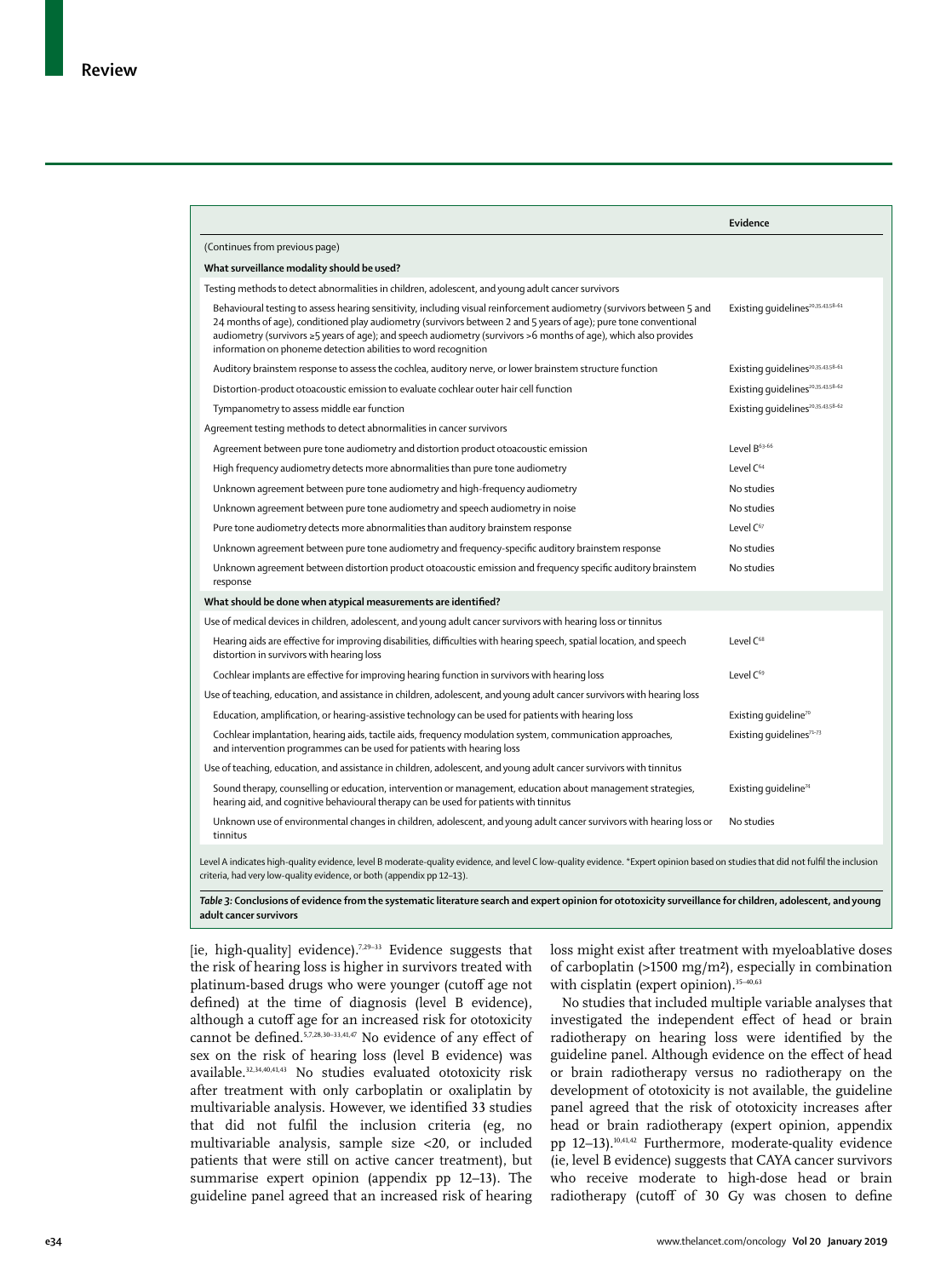moderate-dose to high-dose radiotherapy on the basis of longstanding clinical experience [ie, expert opinion]) have an increased risk of hearing loss.5,10,28,40 We found lowquality evidence (level C evidence) that CAYA cancer survivors who received doses of 30 Gy or more to the cochlea have an additional increased risk of hearing loss when cotreated with ototoxic chemotherapy in the presence of a CSF shunt.<sup>10</sup> Notably, the cochlear radiation dose was calculated for each patient in this study; such information is often not available to clinicians making decisions for surveillance, as they typically only have access to the prescribed radiation dose to the head or brain.

Moderate-quality evidence (level B evidence) suggests that CAYA brain tumour survivors with CSF shunts have an increased risk of ototoxicity.5,7,10,34,43 The evidence that survivors cotreated with cisplatin and ototoxic supportive care medication (eg, aminoglycosides, furosemide) are at increased risk of hearing loss is of low quality (level C evidence).<sup>7,43</sup>

Whether cotreatment with amifostine during active cancer treatment decreases the risk of hearing loss is unclear. Low-quality evidence from one RCT<sup>46</sup> and one cohort study<sup>42</sup> showed inconsistent otoprotective benefit in cisplatin-treated survivors cotreated with amifostine.42,46,75 A moderate level of evidence from more recent RCTs done from 2016 onwards shows that a second drug in this class, sodium thiosulfate, statistically significantly reduces the severity of hearing loss in CAYA cancer survivors;<sup>44,46,75</sup> nevertheless, a substantial proportion of survivors continue to experience hearing loss. Thus, the evidence to support less frequent screening of survivors treated with amifostine or sodium thiosulfate is insufficient.

Based on level A and B evidence and the panel's consensus, the guideline panel strongly recommends that CAYA cancer survivors, who have been treated with cisplatin (with or without high-dose carboplatin [>1500 mg/m²]) or head or brain radiotherapy of 30 Gy or more (expert opinion), and their health-care providers, should be made aware of the potential risk of hearing loss. Surveillance is strongly recommended for this group of patients. For survivors who had placement of a CSF shunt (level B evidence), the guideline panel agreed that surveillance might be reasonable strategy (weak recommendation). The use of otoprotection agents such as amifostine or sodium thiosulfate during childhood cancer treatment does not affect the surveillance recommendations.

# **How often and for how long should surveillance for hearing loss be performed?**

Evidence that hearing function in CAYA cancer survivors might deteriorate over time after treatment with platinum drugs,<sup>32,33,51-54</sup> head or brain radiotherapy, or a CSF shunt is of low quality (level C evidence).5,10,55–57 In some survivors, hearing function remains stable or even improves over time.<sup>32,33,51-54,76</sup> The predictors for change of hearing function

### **Hearing loss**

### **General recommendation**

Survivors treated with cisplatin (level B evidence), with or without high-dose carboplatin (>1500 mg/m²), or head or brain radiotherapy ≥30 Gy (expert opinion\*) and their health-care providers should be aware of the risk of hearing loss

**Who needs surveillance and how often should surveillance be performed?**

Surveillance for hearing loss is recommended for survivors treated with cisplatin (level A or B evidence), with or without high-dose carboplatin (>1500 mg/m²), or head or brain radiotherapy ≥30 Gy (expert opinion\*) to begin no later than the end of treatment and to be done annually for children younger than 6 years of age, every other year for children 6–12 years of age, and every 5 years for adolescents and young adults older than 12 years of age (level C evidence and expert opinion)

Hearing loss surveillance might be reasonable for survivors who had placement of CFS shunts (level B evidence) to begin no later than the end of treatment and repeated every 5 years thereafter (level C evidence and expert opinion)

**What surveillance modality should be used?**

Pure tone conventional audiometry testing is recommended for survivors ≥6 years of age at 1000–8000 Hz, and additional testing with high frequency audiometry at >8000 Hz is recommended whenever equipment is available (evidence-based guidelines and expert opinion); referral to an audiologist for more extensive testing is recommended for survivors <6 years of age (evidence-based guidelines and expert opinion)

**What should be done when atypical measurements are identified?**

Referral to an audiologist or auditory clinic is recommended for any survivor who has symptoms suggesting hearing loss or atypical audiological test results showing a loss of more than 15 dB absolute threshold level (1000–8000 Hz, expert opinion\*)

**Tinnitus General recommendation** Survivors treated with cisplatin, with or without high-dose carboplatin (>1500 mg/m², level C evidence), or head<br>or brain radiotherapy ≥30 Gy (expert opinion) and their health-care providers should be aware of the risk of tinnitus. Referral to an audiologist is recommended for survivors who have symptoms of tinnitus (expert opinion\*)

Strong recommendation Weak recommendation

*Figure 2:* **Harmonised recommendations for ototoxicity surveillance in children, adolescents, and young adult cancer survivors**

\*On the basis of evidence that does not meet the inclusion criteria

over time are unknown. From existing published literature, the definition of an appropriate surveillance time interval during which testing should be done is difficult. A gap exists in the evidence on how long ototoxicity surveillance should continue in survivors who do not have hearing loss at the end of treatment. Improvement in hearing has been reported in cases with hearing loss but might be temporary and, in cases with an intracranial tumour, it might be associated with tumour location, with infratentorial tumours possibly showing more improvement.<sup>10</sup> Also, it is always important to check for cerumen impaction, which can also impair hearing. $\sqrt{7}$  Usually, survivors are tested at frequencies of 8000 Hz or less and, if no losses of more than 15 dB are measured, hearing function is considered to be unaffected and surveillance is discontinued. However, damage to the cochlea might occur at frequencies of more than 8000 Hz, and whether and when it will deteriorate involving lower frequencies is unknown. Furthermore, hearing loss from head or brain irradiation might be delayed so surveillance should continue for at least 5 years.

Surveillance is usually mandatory for at-risk patients during treatment. Although low-quality evidence is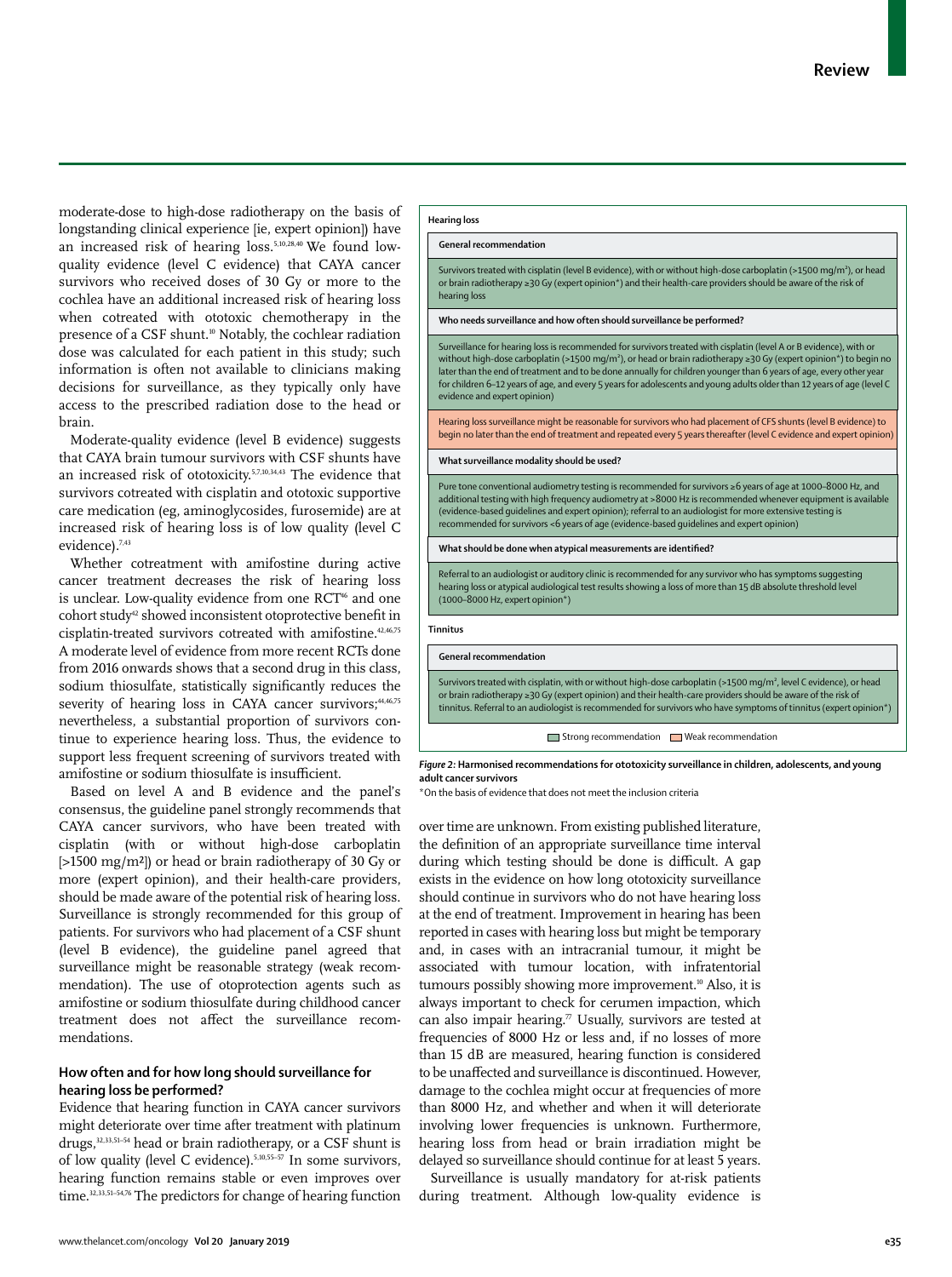available from the literature, consensus among the guideline panel was that surveillance in survivors should start no later than the end of treatment and should be done annually for children younger than 6 years of age, every other year for children 6–12 years of age, and every 5 years for adolescents and young adults older than 12 years, because late-onset hearing loss is well recognised by the expert panel. These recommendations were ranked as strong for survivors treated with cisplatin (level A and B evidence), head or brain radiotherapy of 30 Gy, or more (expert opinion), or both, and weak for survivors with CSF shunts (level B evidence). As young survivors are still acquiring language skills, the guideline panel recommends more frequent surveillance until language skills are well developed (typically at the age of 5 or 6 years).

### **What surveillance modality should be used?**

Existing guidelines for follow-up were concordant on the use of medical history, pure-tone audiometry, and tympanometry as components for screening for hearing loss. Ideally, surveillance should not be restricted to one testing method. The gold standard for determining hearing status is complete audiological assessment done with a test battery approach (appendix pp 133–36) since a single metric is inadequate to determine hearing loss in at-risk survivors treated with ototoxic treatment modalities. Multiple procedures should be used to cross-check findings. Similarly, data from multiple procedures done at each point in time provide a more robust comparison from one timepoint to the next than a single metric, which is particularly valuable for patients who might be inconsistently able to complete behavioural threshold testing.

Moderate-quality evidence shows an agreement between pure-tone audiometry and distortion product otoacoustic emission in detecting atypical measurements, although distortion product otoacoustic emission detects them earlier than pure-tone audiometry and is more sensitive for detecting subtle or subclinical changes than audiometry (level B evidence).<sup>63,64-66</sup> Low-quality evidence suggests that high-frequency audiometry detects more clinical changes than pure-tone audiometry (level C evidence)<sup>64</sup> and that pure-tone audiometry detects more clinical changes than auditory brainstem response (level C evidence).67 However, based on available published data, whether high-frequency audiometry and frequencyspecific auditory brainstem response are helpful in CAYA cancer survivors is unclear.

The guideline panel recommends that pure-tone audiometry at 1000–8000 Hz is the gold standard for routine surveillance of CAYA cancer survivors aged 6 years or older to avoid over-testing (evidence-based guidelines and expert opinion). Additional testing with high-frequency audiometry at more than 8000 Hz is recommended if equipment is available. For survivors younger than 6 years, referral to an audiologist for a developmentally appropriate audiological evaluation to comprehensively assess for hearing loss is recommended (strong recommendations).

# **What should be done when atypical measurements are identified?**

Evidence describing benefits of interventions to remediate hearing loss in CAYA cancer survivors with ototoxicity is scarce. One study assessed hearing aids in four CAYA solid tumour survivors and reported that difficulties with speech distortion were markedly reduced with the use of hearing aids (level C evidence).<sup>68</sup> A case report in a survivor of renal clear cell sarcoma treated with cisplatin reported that cochlear implants improved hearing function (level C evidence).69 Evidence-based guidelines for children with hearing loss reported that education, amplification or hearing-assistive technology, cochlear implantation, hearing aids, tactile aid, frequency-modulated system, communication approaches, or intervention programmes (such as early and consistent speech therapy) minimise the social and intellectual impact of hearing loss (appendix pp 97–101). However, these recommendations about interventions are largely based on international guidelines in the general paediatric population and not in CAYA cancer survivors.5,8,58,70–73,80 The guideline panel also recognised that many survivors suffer from comorbidities that might affect the applicability of guidelines for hearing loss interventions used in the general population (eg, hearing loss interventions in a child with neurocognitive deficits from radiotherapy might be different from an otherwise healthy child).

The guideline panel endorsed the following interventions: referral to an audiologist, remote microphone technology for survivors with hearing loss at 6 kHz and above in one or both ears, personal hearing aids plus consideration of remote microphone technology for survivors with high-frequency loss at 3 kHz and above in one or both ears, and an electroacoustic stimulation device (eg, cochlear implant, including electroacoustic stimulation to give access to high-frequency sound spectrum) plus remote microphone technology for survivors with hearing loss adversely affecting speech understanding and not adequately remediated by hearing aids. In addition, general management for permanent hearing loss in adolescents and young children should be considered. Management measures include supportive counselling for the young person and their partner or family about the hearing loss and its implications for communication, learning, and in the workplace; teaching of compensatory communication strategies; speech therapy and language therapy as needed to ensure development of clear speech, comprehensive language use, and acquisition of appropriate social skills; and accommodations and instructional support at school, college or in the workplace. Behavioural interventions are important to preserve hearing among survivors with milder hearing loss (ie, avoid loud noise exposure).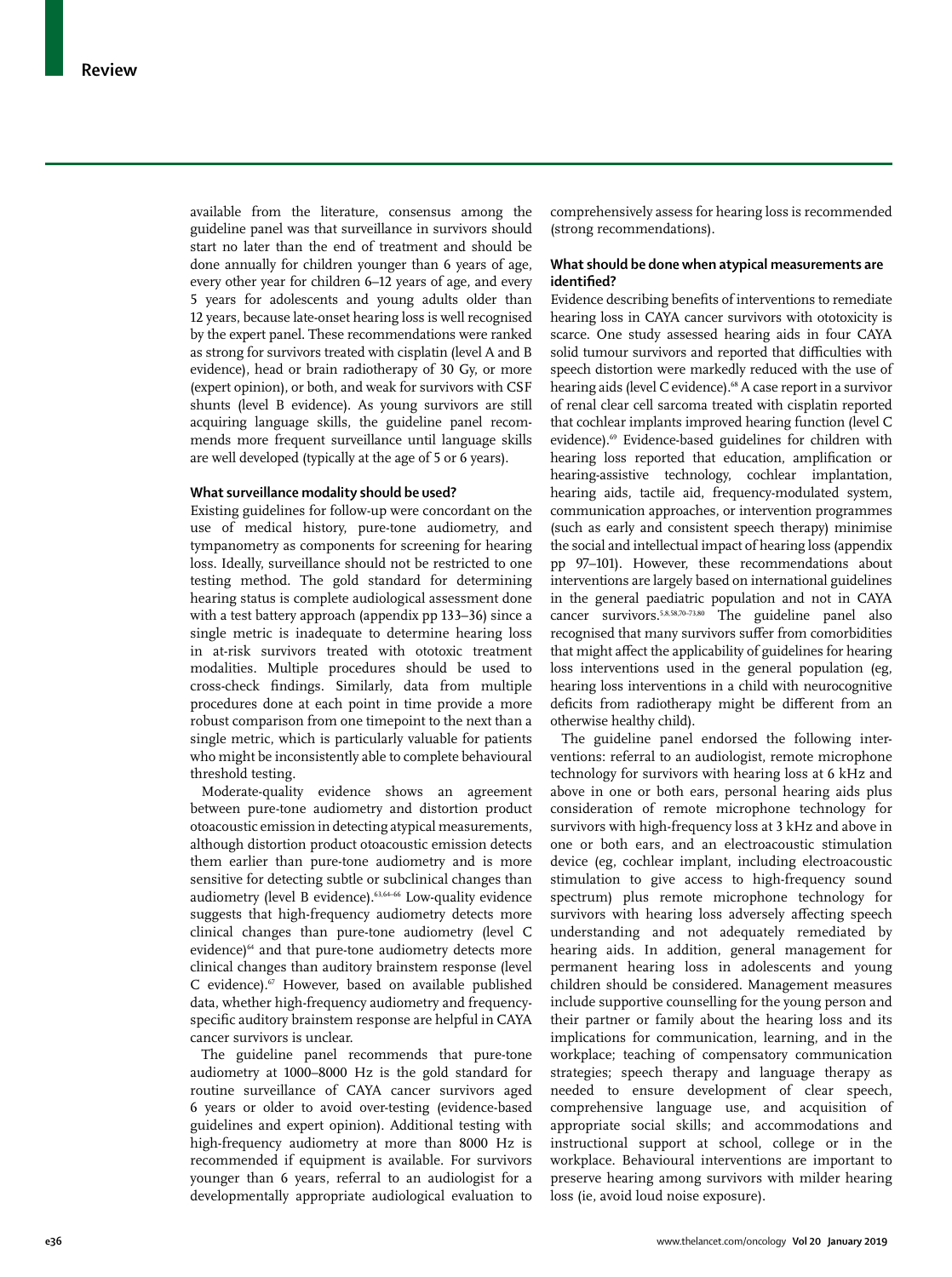The guideline panel strongly recommends (based on expert opinion) that referral to an audiologist, auditory clinic, or ear, nose, and throat physician as appropriate for any survivor who has symptoms suggesting hearing loss, atypical audiological test results showing a loss of more than 15 dB at 1000–8000 Hz, or both.

# **Tinnitus**

We identified only one study that investigated the risk of tinnitus in CAYA cancer survivors. The results from this study suggested that patients treated with platinum agents, moderate-dose to high-dose head or brain radiotherapy  $(\geq 30 \text{ Gy})$ , or both, have an increased risk of tinnitus (level C evidence).<sup>50</sup> Whether tinnitus in CAYA cancer survivors can diminish or worsen over time is unknown (no studies available). Regarding potential interventions, an evidence-based guideline for patients with tinnitus reported that several intervention and management options can be offered to patients with tinnitus,<sup>74</sup> which can be divided into psychological or social interventions (eg, cognitive behavioural therapy, counselling and education, or education about management strategies) and audiological interventions (eg, hearing aids, sound therapy, or both).

Based on the evidence and expert consensus, the guideline panel agreed that CAYA cancer survivors treated with cisplatin (with or without high-dose carboplatin [>1500 mg/m²], level C evidence), head or brain radiotherapy of 30 Gy or more (expert opinion), or both, and their health-care providers should be aware of the potential risks of tinnitus. Referral to an audiologist is recommended for survivors who have symptoms of tinnitus (strong recommendation).

# **Discussion**

This paper presents the IGHG recommendations for ototoxicity surveillance designed specifically for CAYA cancer survivors. Evidence-based recommendations were formulated to facilitate consistent follow-up care for survivors on the basis of a critical review of the existing literature combined with expert opinion. In addition, we identified gaps in the medical literature on ototoxicity so that further research is required to improve surveillance in CAYA cancer survivors (panel). The guideline panel would, however, like to highlight the need for audiological surveillance during follow-up according to these guidelines, which have been designed specifically for long-term follow-up care.

The systematic search identified evidence for a higher risk of ototoxicity after exposure to cisplatin (level B), especially after high cumulative doses (level A), moderatedose to high-dose head and brain radiotherapy (level B), concomitant treatment with aminoglycosides or furosemide (level C), and CSF shunts (level B), even in the absence of any other therapy. Multiple studies have shown an association between cisplatin and ototoxicity,7,9,27,28 with higher cumulative dose exposure substantially increasing risk of ototoxicity.7,29–33 However, even lower cumulative doses of cisplatin can cause ototoxicity. Therefore, we concluded that any dose of cisplatin should be considered to confer a potential risk of hearing loss or tinnitus. Although no published studies regarding ototoxicity in CAYA cancer survivors treated with carboplatin alone met our inclusion criteria, myeloablative doses of carboplatin might impair hearing function, especially when used in combination with cisplatin.<sup>38</sup> Several investigations evaluated the combined effect of carboplatin with cisplatin in childhood cancer patients.28,40,62,81 Landier and colleagues<sup>38</sup> evaluated ototoxicity in the setting of young children treated for high-risk neuroblastoma (n=333) and showed in a multivariable analysis a more than threetimes the risk for severe hearing loss among children who had received cisplatin and myeloablative doses of carboplatin compared with those who received cisplatin alone. Similar results were also reported by Parsons and colleagues<sup>40</sup> and Punnett and colleagues<sup>63</sup> in children with neuroblastoma.

Moderate-quality evidence showed that CAYA cancer survivors treated at a younger age (threshold not defined but less than 5 years typically used)<sup>44</sup> have an increased risk of hearing loss compared with older survivors. This increased risk might be associated with the continued development of the auditory system after birth.<sup>37,82</sup> This group might also be affected by hearing loss during crucial periods of speech and language development that start at birth and continue up to adolescence.

Permanent or long-term CSF shunting also confers risk for hearing loss.<sup>5,10,34</sup> Bass and colleagues<sup>5</sup> reported an association between CSF shunting and risk of hearing loss after radiotherapy in children. Investigators observed that patients with a CSF shunt were twice as likely to suffer from radiation-induced hearing loss compared with those without a shunt. Since more patients with posterior fossa brain tumours need CSF shunts, tumour location might be more relevant than shunting. Merchant and colleagues<sup>10</sup> noted similar findings to Bass and colleagues, but the length of follow-up (median 16·6 months [IQR 4·3–42·6]) of the cohort might not have been sufficient to accurately assess the incidence of radiation-related hearing loss. Guillaume and colleagues $34$  also showed an independent association between CSF shunting and hearing loss in children receiving treatment for medulloblastoma, which is not surprising since hearing loss is a well known complication of shunt placement for hydrocephalus and other procedures resulting in loss of CSF.83,84 The cause of hearing loss after shunt placement is not fully understood; however, it is possible that changes in CSF pressure might alter cochlear physiology. Also, excessive CSF drainage through the dilated cochlear aqueduct has been associated with hearing loss.<sup>34</sup> Hence, children might be at greater physiological risk of hearing loss after shunt placement or other procedures that cause CSF pressure change associated with their developmentally dilated cochlear aqueduct.84–88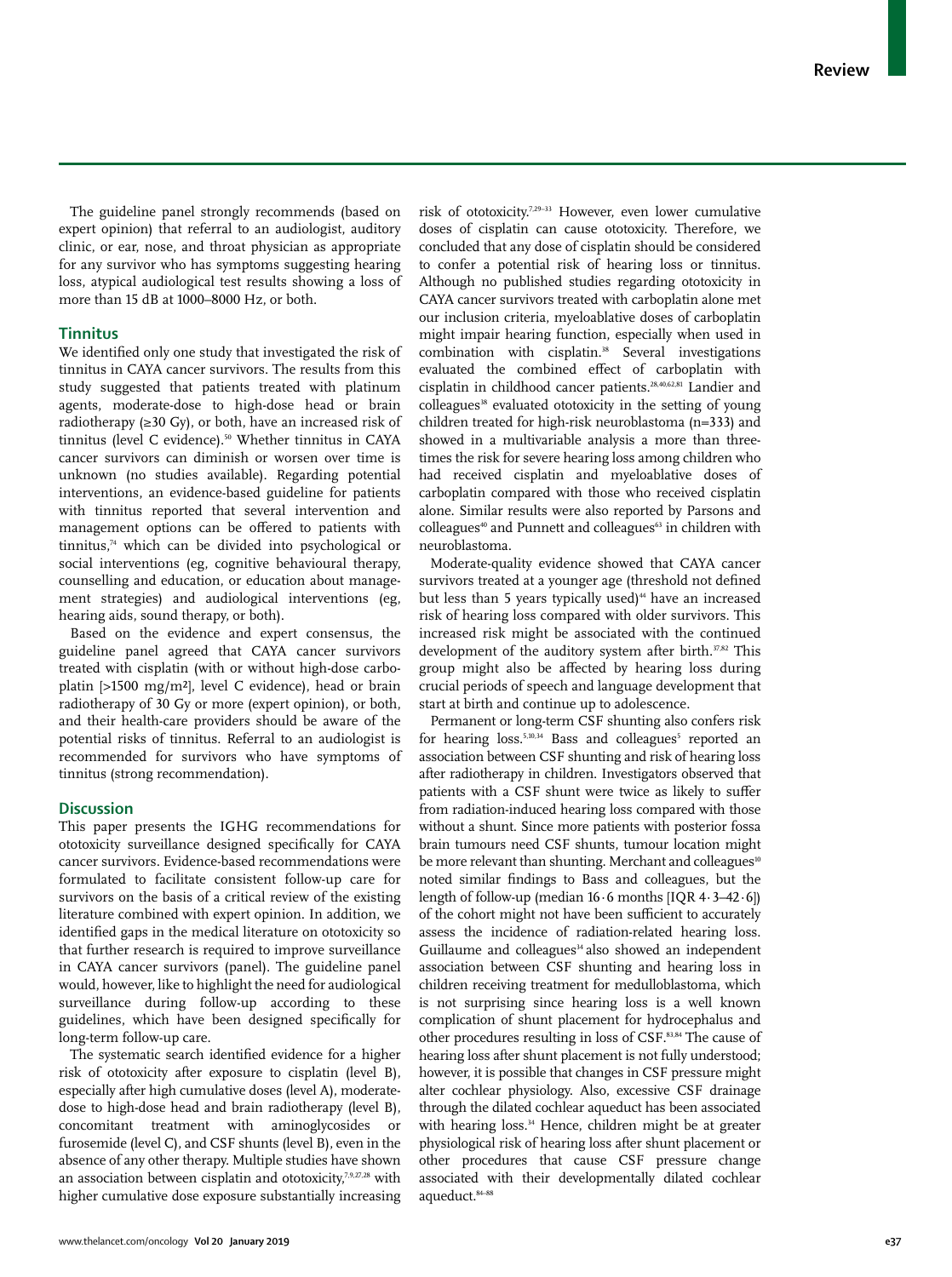# *Panel:* **Gaps in knowledge of ototoxicty in children, adolescent, and young adult cancer survivors and future directions for research**

### **Hearing loss**

- Risk of hearing loss in survivors treated only with carboplatin, oxaliplatin, or both
- Association between timing of administration of platinum-based drugs and cranial radiotherapy (or both) with risk of hearing loss
- Risk of hearing loss after surgery to posterior fossa tumour or involving the ear or cranial nerve VIII
- Risk of hearing loss after co-treatment with furosemide, aminoglycosides, sodium thiosulfate, amifostine, or emerging novel otoprotectants
- Sex-associated risks (ie, male *vs* female patients)
- Likelihood and predictors of change in hearing loss following therapy (chemotherapy, radiotherapy, or both)
- Prevalence and agreement of hearing abnormalities according to distortion product ototacoustic emission and frequency-specific auditory brainstem response testing methods
- Selection and validation of uniform classification system for research and clinical practice
- Effect of implantable technology, tinnitus masker, communication management strategies, provision of educational changes and school support, counselling, social and emotional guidance, speech and language therapy, aural rehabilitation, or hearing assistive technology
- Contribution of genetic variation to individual susceptibility
- Associations with hearing loss and exposure to ionising radiation and selected chemotherapeutic drugs according to age at exposure

### **Tinnitus**

- Risk of tinnitus after platinum drugs
- Risk of tinnitus after cranial radiotherapy
- Risk of tinnitus after co-treatment with furosemide or aminoglycosides, sodium thiosulfate, amifostine, or emerging novel otoprotectants
- Risk of tinnitus after surgery to posterior fossa tumour or involving the ear or cranial nerve VIII
- Likelihood and predictors of change in tinnitus in survivors treated with platinum-based drugs or with cranial radiotherapy
- Likelihood and predictors of change of tinnitus after surgery involving the ear or cranial nerve VIII
- Likelihood and predictors of change of tinnitus after noise exposure
- Effect of tinnitus management strategies, counselling, social and emotional guidance, tinnitus-retraining therapy, cogntive behavioral therapy, or education and vocational accommodations
- Contribution of genetic variation to indiviudal susceptibility

One hypothesis is that surgical injury might affect the occurrence of hearing loss for some patients, but what role the extent of surgery, or the degree of hydrocephalus at diagnosis, might contribute to hearing loss and whether shunting and correction of increased intracranial pressure facilitates healing from surgical injury over time remain unclear. Findings from the study by Merchant and colleagues<sup>10</sup> showed a predominance of right-sided hearing loss that was attributed to preferential placement of shunts on the non-dominant right side. The authors also observed that the greatest hearing deficit was in patients with an infratentorial tumour requiring a CSF shunt. Bass and colleagues<sup>5</sup> did not find a significant association between hearing loss and infratentorial and supratentorial tumour locations in a multivariable analysis.5 Notably, in this study, patients with infratentorial ependymoma were younger (over 80% of patients were younger than 3 years) and the prescribed radiotherapy dose (54–59·4 Gy) was relatively high for ependymoma. Hence, younger patients were more likely to have received higher cochlear radiation doses.

Moderate-quality evidence showed that CAYA cancer survivors who received moderate-dose to high-dose head and brain radiotherapy have an increased risk of hearing loss. The highest quality data that address dose thresholds for hearing loss support a dose of 30 Gy as the threshold below which impairment is unlikely. After cranial radiotherapy alone (without chemotherapy or CSF shunting), the likelihood of impaired hearing is small at doses less than 30 Gy. Several studies support the increased prevalence of hearing loss with large radiotherapy doses to the head or brain (ie,  $>40$  Gy).<sup>5,10,42,56</sup> A systematic review by van As and co-workers<sup>75</sup> described two RCTs and one controlled clinical trial evaluating amifostine as a possible otoprotective intervention in childhood cancer patients. No evidence that otoprotection with amifostine benefits CAYA cancer survivors is available because of limitations in the methods of these studies (eg, small sample sizes, inclusion of more than one ototoxic agent in the same study, or studies not reporting survival as an outcome). An RCT  $(ACCL0431)$ ,<sup>44</sup> published in 2017, of a second otoprotective drug in the same class, sodium thiosulfate, showed significant evidence of protection from cisplatin-induced hearing loss in patients with childhood cancer compared with cisplatin-treated patients without treatment with sodium thiosulfate. Furthermore, a second trial published in 2018, done after this systematic literature review, evaluated delayed treatment with sodium thiosulfate after cisplatin treatment in paediatric patients with standardrisk hepatoblastoma.<sup>45</sup> The authors observed a 48% reduction in prevalence of cisplatin-induced hearing loss after the addition of sodium thiosulfate. The panel concluded that the evidence is insufficient to support less frequent screening of survivors treated with amifostine (level C evidence) or sodium thiosulfate (level B evidence) on the basis of the small number of studies that evaluated ototoxicity in long-term CAYA survivors.

Some important limitations should be considered in the interpretation of our ototoxicity surveillance recommendations. The different ototoxicity classification systems that were used in the studies featured in this Review hinder comparison of results between studies. In addition, variability in the classification systems used to grade hearing loss severity across studies might affect the reported prevalence of hearing loss in CAYA cancer survivors. Several previous studies have attempted to address the need to adopt a uniform classification system, which is beyond the scope of this Review.<sup>38,89,90</sup> Differences in methods used to assess hearing function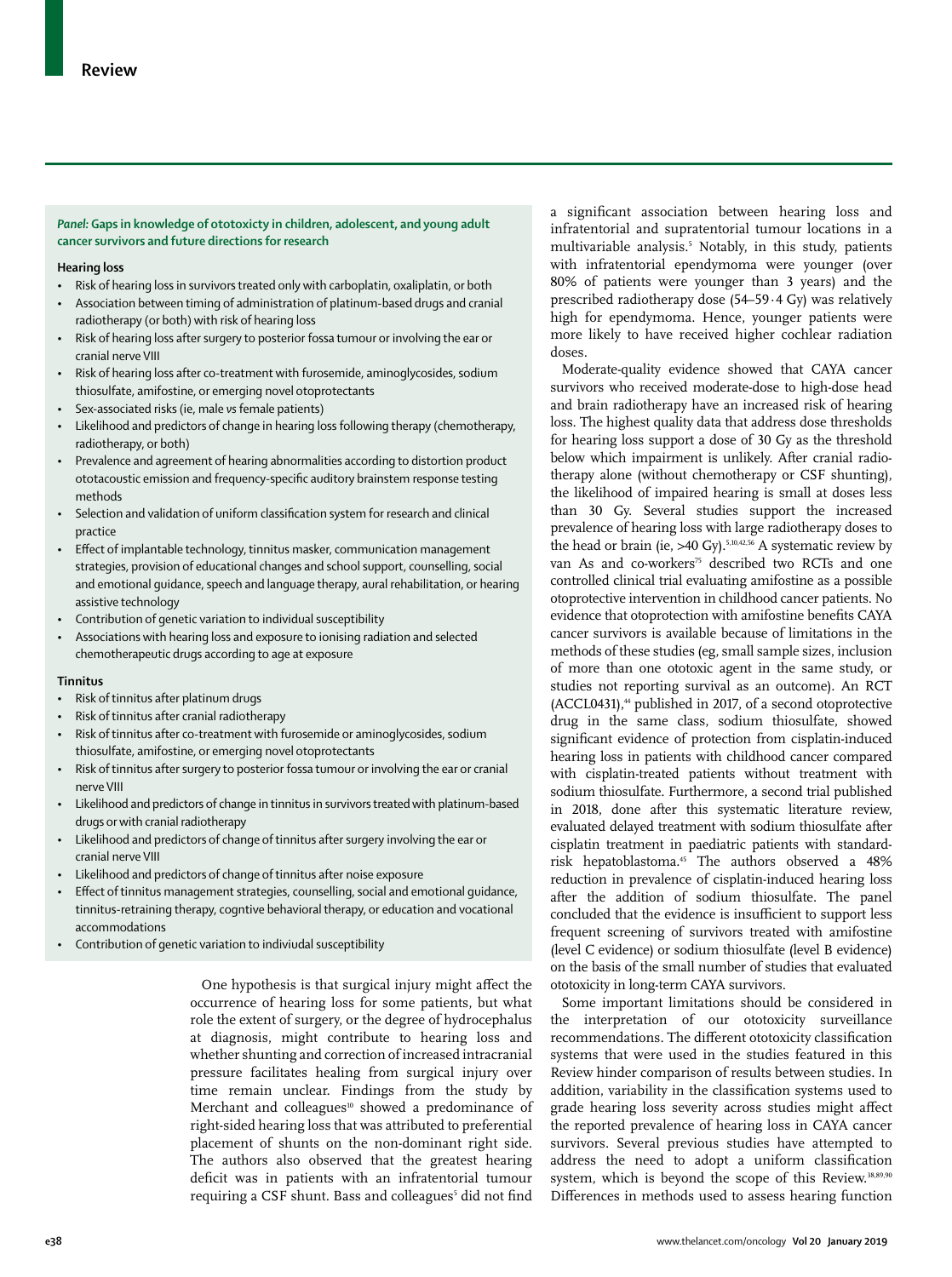and mechanisms for collecting and reporting audiological data also pose challenges in comparing outcomes across studies. Finally, our systematic search identified only a few studies regarding medical devices, interventions, or guidance for clinical management of hearing impairment or tinnitus in CAYA cancer survivors. Nevertheless, the guideline panel advises referral to an audiologist or auditory clinic for any survivor who has symptoms that suggest hearing loss or abnormal audiological test results showing a loss of more than 15 dB for standard interventions that are generally used among people without cancer with hearing loss.

### **Conclusion**

Based on the gaps in knowledge highlighted by our Review, future studies should focus on the evaluation of otoprotectants and the identification of optimal threshold doses to prevent ototoxicity from both platinum-based compounds and head and brain radiotherapy in the design of clinical trials. Importantly, however, concern about ototoxicity should not lead to individual platinum or head and brain radiotherapy dose reduction that might compromise outcomes. Other risk factors, such as CSF shunts, age at exposure, additional ototoxicity by cotreatment with aminoglycoside or furosemide, and genetic susceptibility should also be considered in future studies (panel).

This IGHG ototoxicity surveillance guideline aims to improve health outcomes by facilitating more consistent long-term follow-up care for current CAYA cancer survivors; to allow interventions that can benefit speech, socialisation, and education; and to promote strategically planned future research that will inform future guideline updates.

### **Contributors**

EC, MMvdH-E, WL, RC, RLM, MMH, and LCMK contributed to the conception and design of the study. All authors contributed to the search strategy, data extractions, interpretation of the data, and formulation of the recommendations. EC, MMvdH-E, WL, RC, RLM, RS, LCMK, MMH, JKB, AaZD, TL, and CEK drafted the manuscript; and LSC, EB, NXB, PB, BB, BC, EC, KWC, EvD, KJ, KN, PCN, EO, PKP, JR, KS, DT, ACHdV, TW, and AW critically revised the report. All authors approved the final version.

### **Declaration of interests**

ECvD reports grants from Stichting Kinderen Kankervrij during the study. PRB reports personal fees from Fennec Pharmaceuticals outside the submitted work. EC, AaZD, RS, MMvdHE, RLM, and LCK received support from the 7th Framework Programme of the EU (PanCareLIFE). MMH is supported by a Cancer Center Support grant (CA21765) to St Jude Children's Research Hospital and the American Lebanese Syrian Associated Charities. RLM received funding from the Dutch Cancer Society. AW received support from the Swiss Cancer League. KK is supported by a Veteran Affairs Merit Review Grant and US National Institutes of Health. The remaining authors have nothing to declare.

### **Acknowledgments**

We thank the following experts of the International Late Effects of Childhood Cancer Guideline Harmonization Group and other members for their participation in the international guideline harmonization process: Nina Kadan-Lottick, Gill Levitt, Alex Hoetink, John Mussman, and Aimilia Tsirou for critically appraising the recommendations and manuscript. We would like to thank the PanCareLIFE consortium. We also thank the National Cancer Institute for supporting the work of

the Children's Oncology Group (National Clinical Trials Network Group Operations Center Grant U10CA180886).

### **References**

- 1 Geenen MM, Cardous-Ubbink MC, Kremer LC, et al. Medical assessment of adverse health outcomes in long-term survivors of childhood cancer. *JAMA* 2007; **297:** 2705–15.
- 2 Gatta G, Zigon G, Capocaccia R, et al. Survival of European children and young adults with cancer diagnosed 1995–2002. *Eur J Cancer* 2009; **45:** 992–1005.
- 3 Howlader N NA, Krapcho M, Miller D, et al (eds). SEER Cancer Statistics Review, 1975–2013. National Cancer Institute: Bethesda, MD, 2016. http://seer.cancer.gov/csr/1975\_2013 (accessed May 10, 2017).
- 4 Knight KR, Kraemer DF, Neuwelt EA. Ototoxicity in children receiving platinum chemotherapy: underestimating a commonly occurring toxicity that may influence academic and social development. *J Clin Oncol* 2005; **23:** 8588–96.
- Bass JK, Hua CH, Huang J, et al. Hearing loss in patients who received cranial radiation therapy for childhood cancer. *J Clin Oncol* 2016; **34:** 1248–55.
- 6 Grewal S, Merchant T, Reymond R, McInerney M, Hodge C, Shearer P. Auditory late effects of childhood cancer therapy: a report from the Children's Oncology Group. *Pediatrics* 2010; **125:** e938–50.
- 7 Clemens E, de Vries AC, Pluijm SF, et al. Determinants of ototoxicity in 451 platinum-treated Dutch survivors of childhood cancer: a DCOG late-effects study. *Eur J Cancer* 2016; **69:** 77–85. 8 Landier W. Ototoxicity and cancer therapy. *Cancer* 2016;
	- **122:** 1647–58.
- 9 van As JW, van den Berg H, van Dalen EC. Platinum-induced hearing loss after treatment for childhood cancer. *Cochrane Database Syst Rev* 2016; **8:** CD010181.
- 10 Merchant TE, Gould CJ, Xiong X, et al. Early neuro-otologic effects of three-dimensional irradiation in children with primary brain tumors. *Int J Radiat Oncol Biol Phys* 2004; **58:** 1194–207.
- 11 Stelmachowicz PG, Pittman AL, Hoover BM, Lewis DE, Moeller MP. The importance of high-frequency audibility in the speech and language development of children with hearing loss. *Arch Otolaryngol Head Neck Surg* 2004; **130:** 556–62.
- Davis JM, Elfenbein J, Schum R, Bentler RA. Effects of mild and moderate hearing impairments on language, educational, and psychosocial behavior of children. *J Speech Hear Disord* 1986; **51:** 53–62.
- 13 Bess FH, Dodd-Murphy J, Parker RA. Children with minimal sensorineural hearing loss: prevalence, educational performance, and functional status. *Ear Hear* 1998; **19:** 339–54.
- Weiss A, Kuonen R, Brockmeier H, et al. Audiological monitoring in Swiss childhood cancer patients. *Pediatr Blood Cancer* 2018; **65:** e26877.
- 15 American Speech Language Hearing Association. Guidelines for audiologic screening: childhood hearing screening. 1997. https://www.asha.org/Practice-Portal/Professional-Issues/ Childhood-Hearing-Screening/ (accessed March 28, 2017).
- 16 Children's Oncology Group. Long-term follow-up guidelines for survivors of childhood, adolescent and young adult cancers. Version 4·0–October 2013. 2013. http://www.survivorshipguidelines. org/pdf/LTFUGuidelines\_40.pdf (accessed March 28, 2017).
- 17 Dutch Childhood Oncology Group. Guidelines for follow-up in survivors of childhood cancer 5 years after diagnosis. 2014. https://www.skion.nl/workspace/uploads/vertaling-richtlijn-LATER-versie-final-okt-2014\_2.pdf (accessed March 28, 2017).
- 18 Skinner R, Wallace WHB, Levitt GA, eds. Therapy based on long term follow up practice statement. UK Children's Cancer Study Group Late Effects Group, 2005. http://www.uhb.nhs.uk/ Downloads/pdf/CancerPbTherapyBasedLongTermFollowUp.pdf (accessed March 28, 2017).
- 19 Alberta College of Speech-Language Pathologists and Audiologists. Hearing screening guideline preschool to adult. 2015. https://acslpa. ab.ca/download/college/Hearing%20Screening%20Guideline.pdf (accessed March 31, 2017).
- 20 Australia A. Audiological Diagnostic Evaluation. 2013. https:// audiology.asn.au/Tenant/C0000013/Position%20Papers/ Member%20Resources/Part%20A%20Professional%20Practice%20 Standards%20-%20Practice%20Operations%20July2013%20 EntireDoc.pdf (accessed May 10, 2017).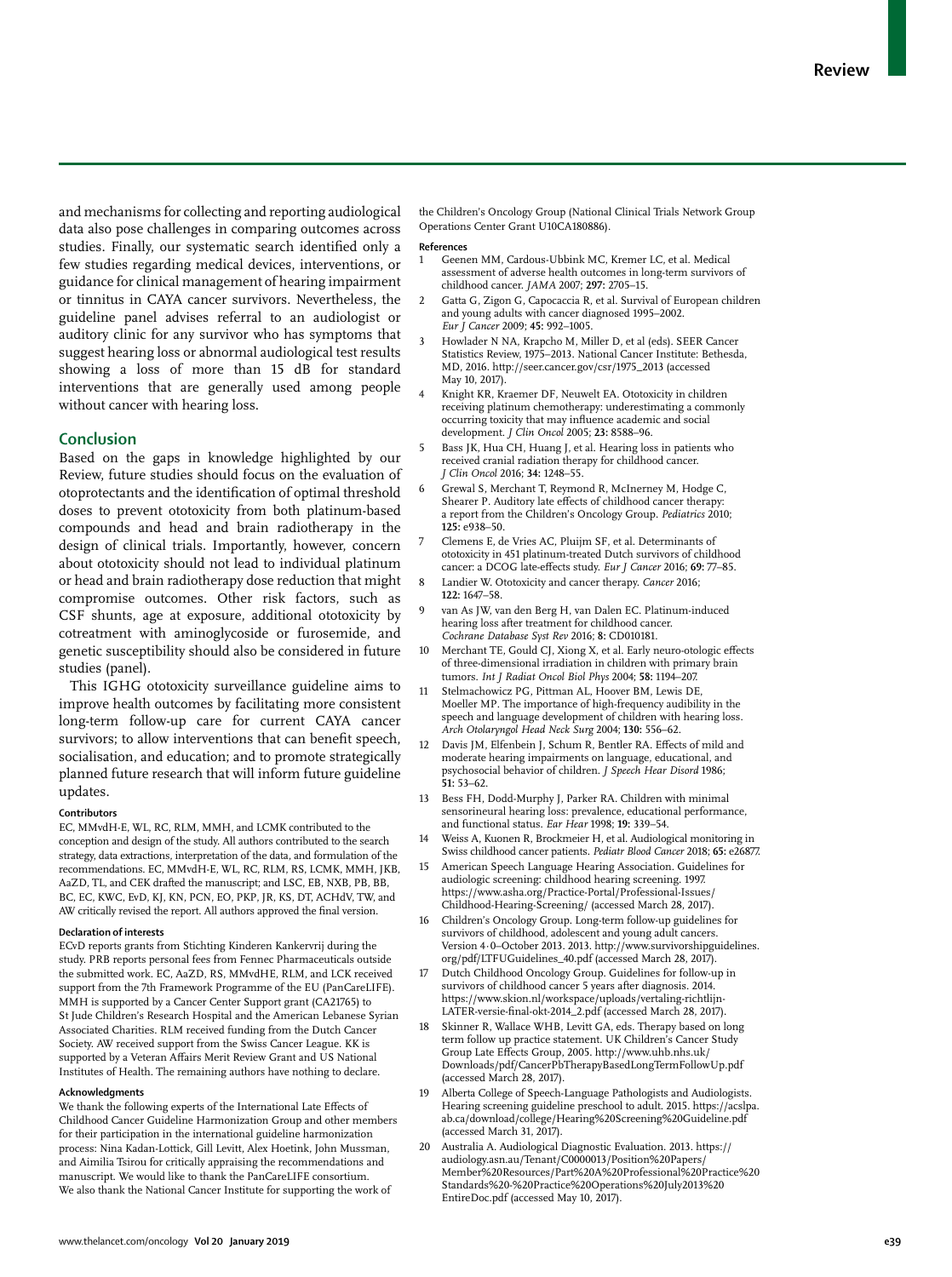- 21 Schuster S, Beck JD, Calaminus G, am Zehnhoff-Dinnesen A, Langer T. Nachsorge von krebskranken Kindern, Jugendlichen und jungen Erwachsenen - Erkennen, Vermeiden und Behandeln von Spätfolgen. 2013. https://www.awmf.org/uploads/tx\_ szleitlinien/025-003l\_S1\_Nachsorge\_von\_krebskranken\_Kindern\_ Jugendlichen\_06-2013-abgelaufen.pdf (accessed May 10, 2017).
- 22 Kremer LC, Mulder RL, Oeffinger KC, et al. A worldwide collaboration to harmonize guidelines for the long-term follow-up of childhood and young adult cancer survivors: a report from the International Late Effects of Childhood Cancer Guideline Harmonization Group. *Pediatr Blood Cancer* 2013; **60:** 543–49.
- 23 Clark JG. Uses and abuses of hearing loss classification. *ASHA* 1981; **23:** 493–500.
- 24 Cochrance Childhood Cancer. 2017. http://ccg.cochrane.org (accessed May 10, 2017).
- 25 Gibbons RJ, Smith S, Antman E, American College of Cardiology, American Heart Association. American College of Cardiology American Heart Association clinical practice guidelines: part I: where do they come from? *Circulation* 2003; **107:** 2979–86.
- 26 Atkins D, Best D, Briss PA, et al. Grading quality of evidence and strength of recommendations. *BMJ* 2004; **328:** 1490.
- 27 Laverdiere C, Cheung NK, Kushner BH, et al. Long-term complications in survivors of advanced stage neuroblastoma. *Pediatr Blood Cancer* 2005; **45:** 324–32.
- 28 Liberman PH, Goffi-Gomez MV, Schultz C, Novaes PE, Lopes LF. Audiological profile of patients treated for childhood cancer. *Braz J Otorhinolaryngol* 2016; **82:** 623–29.
- 29 Choeyprasert W, Sawangpanich R, Lertsukprasert K, et al. Cisplatin-induced ototoxicity in pediatric solid tumors: the role of glutathione S-transferases and megalin genetic polymorphisms. *J Pediatr Hematol Oncol* 2013; **35:** e138–43.
- 30 Lewis MJ, DuBois SG, Fligor B, Li X, Goorin A, Grier HE. Ototoxicity in children treated for osteosarcoma. *Pediatr Blood Cancer* 2009; **52:** 387–91.
- 31 Li Y, Womer RB, Silber JH. Predicting cisplatin ototoxicity in children: the influence of age and the cumulative dose. *Eur J Cancer* 2004; **40:** 2445–51.
- 32 Peleva E, Emami N, Alzahrani M, et al. Incidence of platinum-induced ototoxicity in pediatric patients in Quebec. *Pediatr Blood Cancer* 2014; **61:** 2012–17.
- 33 Stohr W, Langer T, Kremers A, et al. Cisplatin-induced ototoxicity in osteosarcoma patients: a report from the late effects surveillance system. *Cancer Invest* 2005; **23:** 201–07.
- <sup>34</sup> Guillaume DJ, Knight K, Marquez C, Kraemer DF, Bardo DM, Neuwelt EA. Cerebrospinal fluid shunting and hearing loss in patients treated for medulloblastoma. *J Neurosurg Pediatr* 2012; **9:** 421–27.
- 35 Frappaz D, Michon J, Hartmann O, et al. Etoposide and carboplatin in neuroblastoma: a French Society of Pediatric Oncology phase II study. *J Clin Oncol* 1992; **10:** 1592–601.
- 36 Macdonald MR, Harrison RV, Wake M, Bliss B, Macdonald RE. Ototoxicity of carboplatin: comparing animal and clinical models at the Hospital for Sick Children. *J Otolaryngol* 1994; **23:** 151–59.
- 37 Qaddoumi I, Bass JK, Wu J, et al. Carboplatin-associated ototoxicity in children with retinoblastoma. *J Clin Oncol* 2012; **30:** 1034–41.
- 38 Landier W, Knight K, Wong FL, et al. Ototoxicity in children with high-risk neuroblastoma: prevalence, risk factors, and concordance of grading scales—a report from the Children's Oncology Group. *J Clin Oncol* 2014; **32:** 527–34.
- 39 Dahlborg SA, Petrillo A, Crossen JR, et al. The potential for complete and durable response in nonglial primary brain tumors in children and young adults with enhanced chemotherapy delivery. *Cancer J Sci Am* 1998; **4:** 110–24.
- 40 Parsons SK, Neault MW, Lehmann LE, et al. Severe ototoxicity following carboplatin-containing conditioning regimen for autologous marrow transplantation for neuroblastoma. *Bone Marrow Transplant* 1998; **22:** 669–74.
- <sup>41</sup> Dean JB, Hayashi SS, Albert CM, King AA, Karzon R, Hayashi RJ. Hearing loss in pediatric oncology patients receiving carboplatin-containing regimens. *J Pediatr Hematol Oncol* 2008; **30:** 130–34.
- 42 Fouladi M, Chintagumpala M, Ashley D, et al. Amifostine protects against cisplatin-induced ototoxicity in children with average-risk medulloblastoma. *J Clin Oncol* 2008; **26:** 3749–55.
- 43 Olgun Y, Aktas S, Altun Z, et al. Analysis of genetic and non genetic risk factors for cisplatin ototoxicity in pediatric patients. *Int J Pediatr Otorhinolaryngol* 2016; **90:** 64–69.
- Freyer DR, Chen L, Krailo MD, et al. Effects of sodium thiosulfate versus observation on development of cisplatin-induced hearing loss in children with cancer (ACCL0431): a multicentre, randomised, controlled, open-label, phase 3 trial. *Lancet Oncol* 2017; **18:** 63–74.
- 45 Brock PR, Maibach R, Childs M, et al. Sodium thiosulfate for protection from cisplatin-induced hearing loss. *N Engl J Med* 2018; **378:** 2376–85.
- 46 Katzenstein HM, Chang KW, Krailo M, et al. Amifostine does not prevent platinum-induced hearing loss associated with the treatment of children with hepatoblastoma: a report of the Intergroup Hepatoblastoma Study P9645 as a part of the Children's Oncology Group. *Cancer* 2009; **115:** 5828–35.
- 47 Schoot RA, Theunissen EA, Slater O, et al. Hearing loss in survivors of childhood head and neck rhabdomyosarcoma: a long-term follow-up study. *Clin Otolaryngol* 2016; **41:** 276–83.
- 48 Pogany L, Barr RD, Shaw A, et al. Health status in survivors of cancer in childhood and adolescence. *Qual Life Res* 2006; **15:** 143–57.
- 49 Orgel E, Jain S, Ji L, et al. Hearing loss among survivors of childhood brain tumors treated with an irradiation-sparing approach. *Pediatr Blood Cancer* 2012; **58:** 953–58.
- 50 Whelan K, Stratton K, Kawashima T, et al. Auditory complications in childhood cancer survivors: a report from the childhood cancer survivor study. *Pediatr Blood Cancer* 2011; **57:** 126–34.
- 51 Al-Khatib T, Cohen N, Carret AS, Daniel S. Cisplatinum ototoxicity in children, long-term follow up. *Int J Pediatr Otorhinolaryngol* 2010; **74:** 913–19.
- 52 Bertolini P, Lassalle M, Mercier G, et al. Platinum compound-related ototoxicity in children: long-term follow-up reveals continuous worsening of hearing loss. *J Pediatr Hematol Oncol* 2004; **26:** 649–55.
- <sup>53</sup> Clemens E, de Vries AC, Am Zehnhoff-Dinnesen A, et al. Hearing loss after platinum treatment is irreversible in noncranial irradiated childhood cancer survivors. *Pediatr Hematol Oncol* 2017; **34:** 120–29.
- Einarsson EJ, Petersen H, Wiebe T, et al. Long term hearing degeneration after platinum-based chemotherapy in childhood. *Int J Audiol* 2010; **49:** 765–71.
- Gurney JG, Bass JK, Onar-Thomas A, et al. Evaluation of amifostine for protection against cisplatin-induced serious hearing loss in children treated for average-risk or high-risk medulloblastoma. *Neuro Oncol* 2014; **16:** 848–55.
- 56 Hua C, Bass JK, Khan R, Kun LE, Merchant TE. Hearing loss after radiotherapy for pediatric brain tumors: effect of cochlear dose. *Int J Radiat Oncol Biol Phys* 2008; **72:** 892–99.
- 57 Yock TI, Yeap BY, Ebb DH, et al. Long-term toxic effects of proton radiotherapy for paediatric medulloblastoma: a phase 2 single-arm study. *Lancet Oncol* 2016; **17:** 287–98.
- 58 King AM. The national protocol for paediatric amplification in Australia. *Int J Audiol* 2010; **49** (suppl 1) **:** 64–69.
- American Academy of Audiology. Audiology clinical practice algorithms and statements. 2000. http://audiology-web.s3. amazonaws.com/migrated/ClinicalPracticeAlgorithms. pdf\_53994824786af8.17185566.pdf (accessed March 28, 2017).
- 60 American Academy of Pediatrics, Joint Committee on Infant Hearing. Principles and guidelines for early hearing detection and intervention programs. *Pediatrics* 2017; **120:** 897–921.
- American Academy of Audiology. Audiologic guidelines for the assessment of hearing in infants and young children. 2012. https://audiology-web.s3.amazonaws.com/migrated/201208\_ AudGuideAssessHear\_youth.pdf\_5399751b249593.36017703. pdf(accessed March 28, 2017).
- 62 Canadian Agency for Drugs and Technologies in Health. Hearing screening in preschool aged children: a review of the clinical effectiveness and guidelines. 2012. https://www.cadth.ca/media/ pdf/htis/nov-2012/RC0409%20PHS%20Final.pdf (accessed March 28, 2017).
- 63 Punnett A, Bliss B, Dupuis LL, Abdolell M, Doyle J, Sung L. Ototoxicity following pediatric hematopoietic stem cell transplantation: a prospective cohort study. *Pediatr Blood Cancer* 2004; **42:** 598–603.